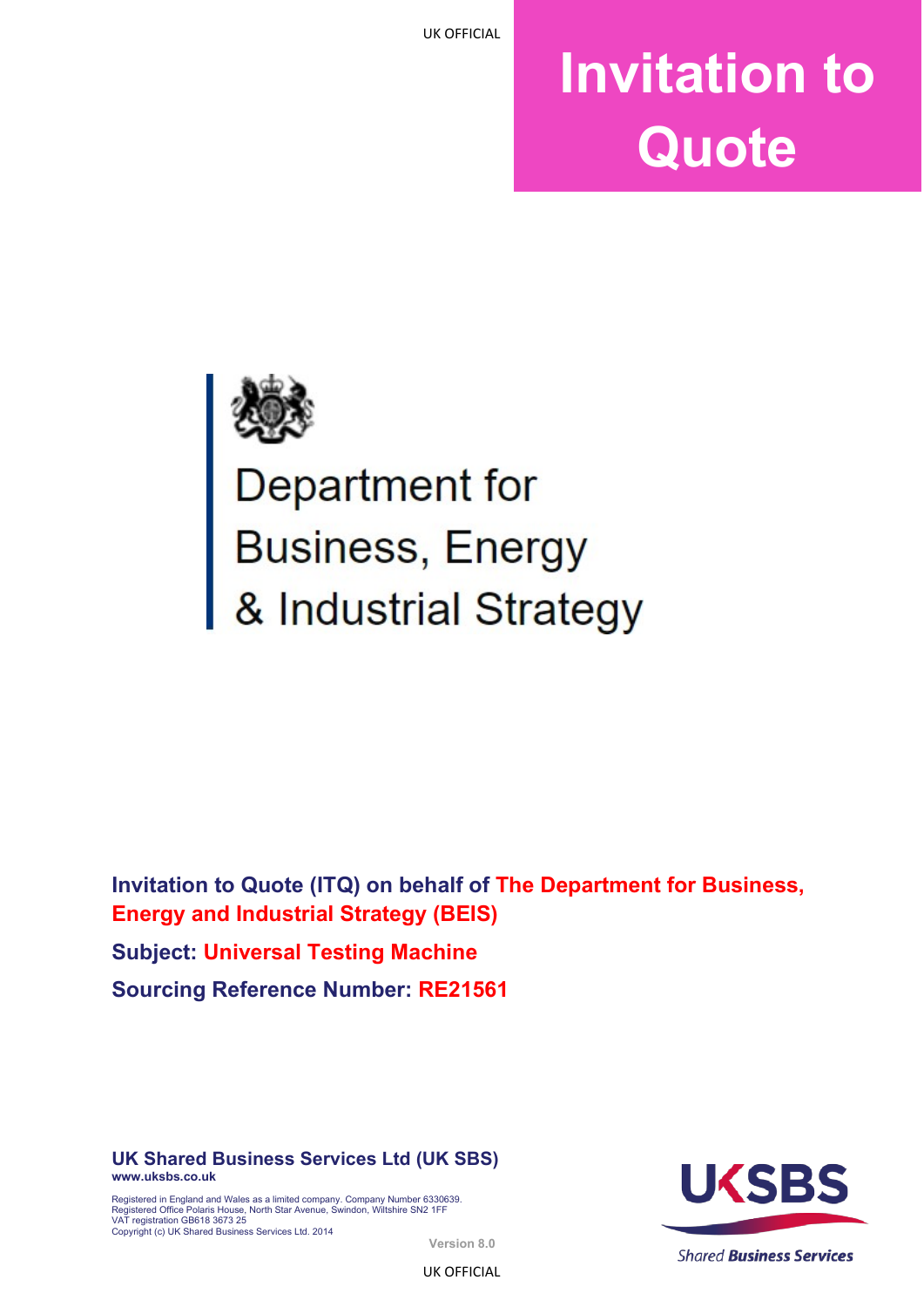# <span id="page-1-0"></span>**Table of Contents**

| <b>Section</b> | <b>Content</b>                                 |
|----------------|------------------------------------------------|
| 1              | <b>About UK Shared Business Services Ltd.</b>  |
| 2              | <b>About the Contracting Authority</b>         |
| 3              | <b>Working with the Contracting Authority.</b> |
| 4              | <b>Specification</b>                           |
| 5              | <b>Evaluation model</b>                        |
| 6              | <b>Evaluation questionnaire</b>                |
| 7              | <b>General Information</b>                     |
| Appendix A     | <b>Glossary of Terms</b>                       |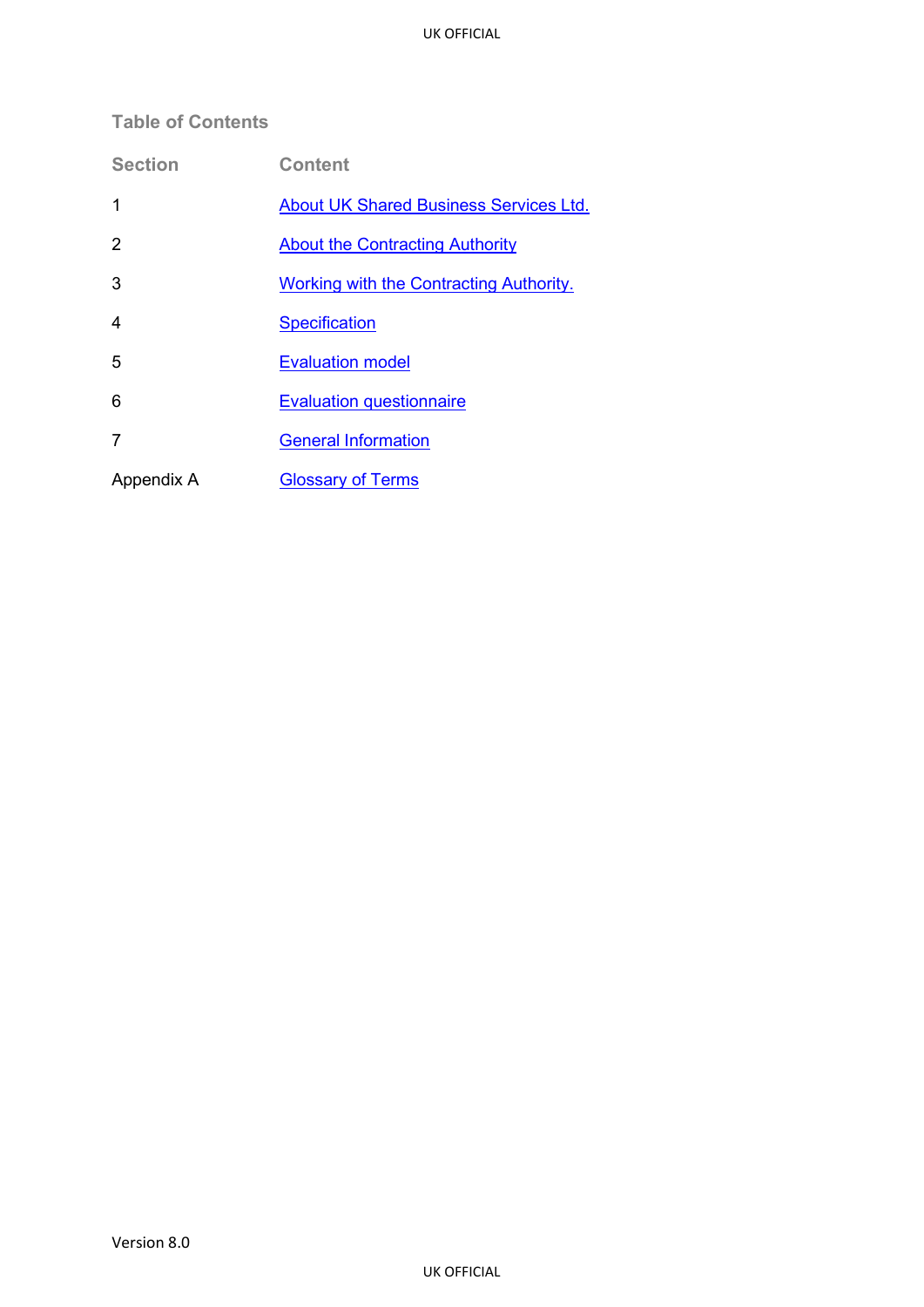# **Section 1 – About UK Shared Business Services**

#### **Putting the business into shared services**

UK Shared Business Services Ltd (UK SBS) brings a commercial attitude to the public sector; helping our Contracting Authorities improve efficiency, generate savings and modernise.

It is our vision to become the leading service provider for the Contracting Authorities of shared business services in the UK public sector, continuously reducing cost and improving quality of business services for Government and the public sector.

Our broad range of expert services is shared by our Contracting Authorities. This allows Contracting Authorities the freedom to focus resources on core activities; innovating and transforming their own organisations.

Core services include Procurement, Finance, Grants Admissions, Human Resources, Payroll, ISS, and Property Asset Management all underpinned by our Service Delivery and Contact Centre teams.

UK SBS is a people rather than task focused business. It's what makes us different to the traditional transactional shared services centre. What is more, being a not-for-profit organisation owned by the Department for Business, Energy & Industrial Strategy (BEIS), UK SBS' goals are aligned with the public sector and delivering best value for the UK taxpayer.

UK Shared Business Services Ltd changed its name from RCUK Shared Services Centre Ltd in March 2013.

#### **Our Customers**

Growing from a foundation of supporting the Research Councils, 2012/13 saw Business, Energy and Industrial Strategy (BEIS) transition their procurement to UK SBS and Crown Commercial Services (CCS – previously Government Procurement Service) agree a Memorandum of Understanding with UK SBS to deliver two major procurement categories (construction and research) across Government.

UK SBS currently manages £700m expenditure for its Contracting Authorities. Our Contracting Authorities who have access to our services and Contracts are detailed [here.](http://www.uksbs.co.uk/services/procure/contracts/Pages/default.aspx)

# **Privacy Statement**

At UK Shared Business Services (UK SBS) we recognise and understand that your privacy is extremely important, and we want you to know exactly what kind of information we collect about you and how we use it.

This privacy notice link below details what you can expect from UK SBS when we collect your personal information.

- We will keep your data safe and private.
- We will not sell your data to anyone.
- We will only share your data with those you give us permission to share with and only for legitimate service delivery reasons.

<https://www.uksbs.co.uk/use/pages/privacy.aspx>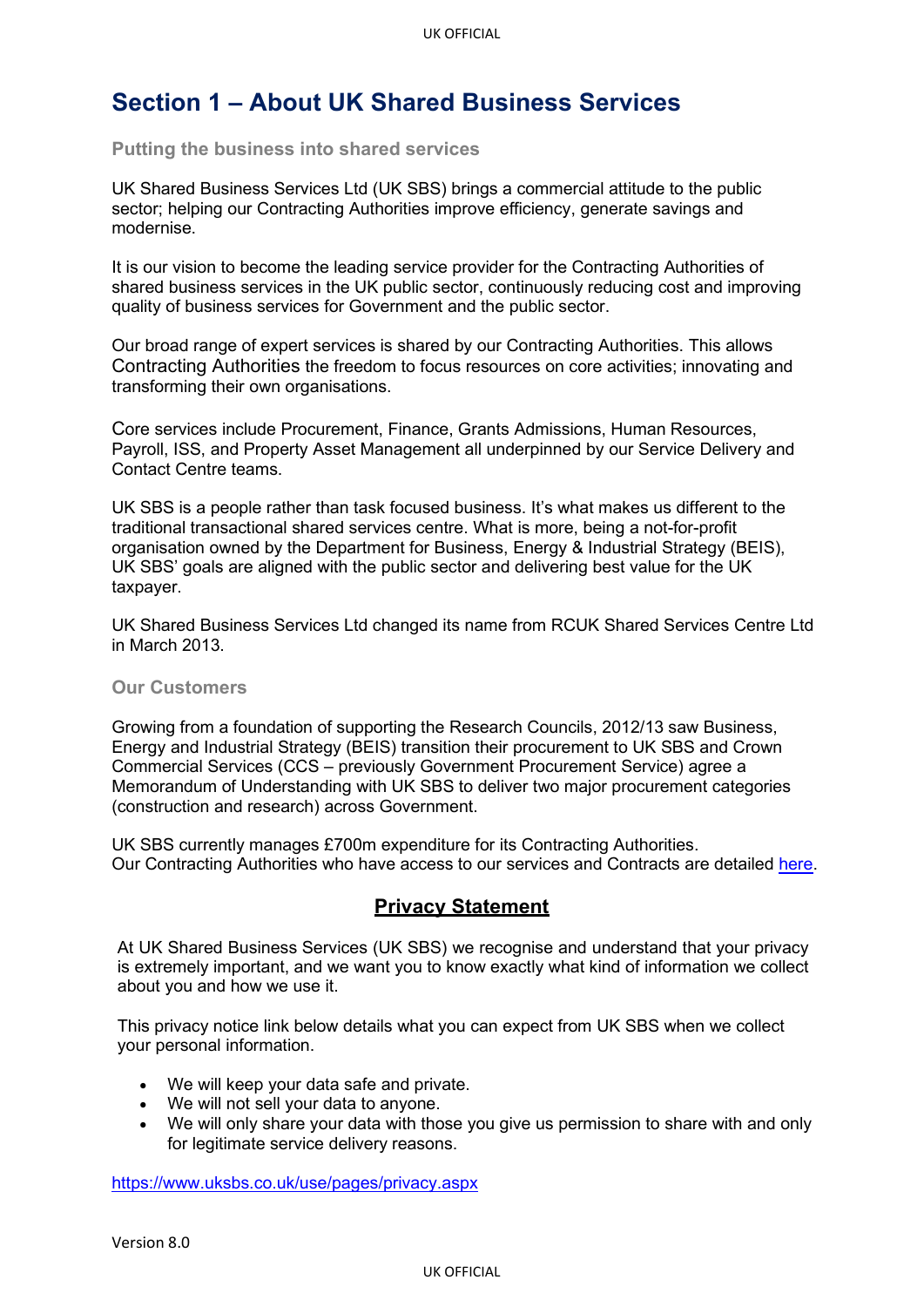# **Privacy Notice**

This notice sets out how the Contracting Authority will use your personal data, and your rights. It is made under Articles 13 and/or 14 of the UK General Data Protection Regulation (UK GDPR).

## **YOUR DATA**

The Contracting Authority will process the following personal data:

Names and contact details of employees involved in preparing and submitting the bid; Names and contact details of employees proposed to be involved in delivery of the contract; Names, contact details, age, qualifications and experience of employees whose CVs are submitted as part of the bid.

#### *Purpose*

The Contracting Authority are processing your personal data for the purposes of the tender exercise, or in the event of legal challenge to such tender exercise.

#### *Legal basis of processing*

The legal basis for processing your personal data is processing is necessary for the performance of a task carried out in the public interest or in the exercise of official authority vested in the data controller, such as the exercise of a function of the Crown, a Minister of the Crown, or a government department; the exercise of a function conferred on a person by an enactment; the exercise of a function of either House of Parliament; or the administration of justice.

#### *Recipients*

Your personal data will be shared by us with other Government Departments or public authorities where necessary as part of the tender exercise. The Contracting Authority may share your data if required to do so by law, for example by court order or to prevent fraud or other crime.

#### *Retention*

All submissions in connection with this tender exercise will be retained for a period of 7 years from the date of contract expiry, unless the contract is entered into as a deed in which case it will be kept for a period of 12 years from the date of contract expiry.

#### **Your Rights**

You have the right to request information about how your personal data are processed, and to request a copy of that personal data.

You have the right to request that any inaccuracies in your personal data are rectified without delay.

You have the right to request that any incomplete personal data are completed, including by means of a supplementary statement.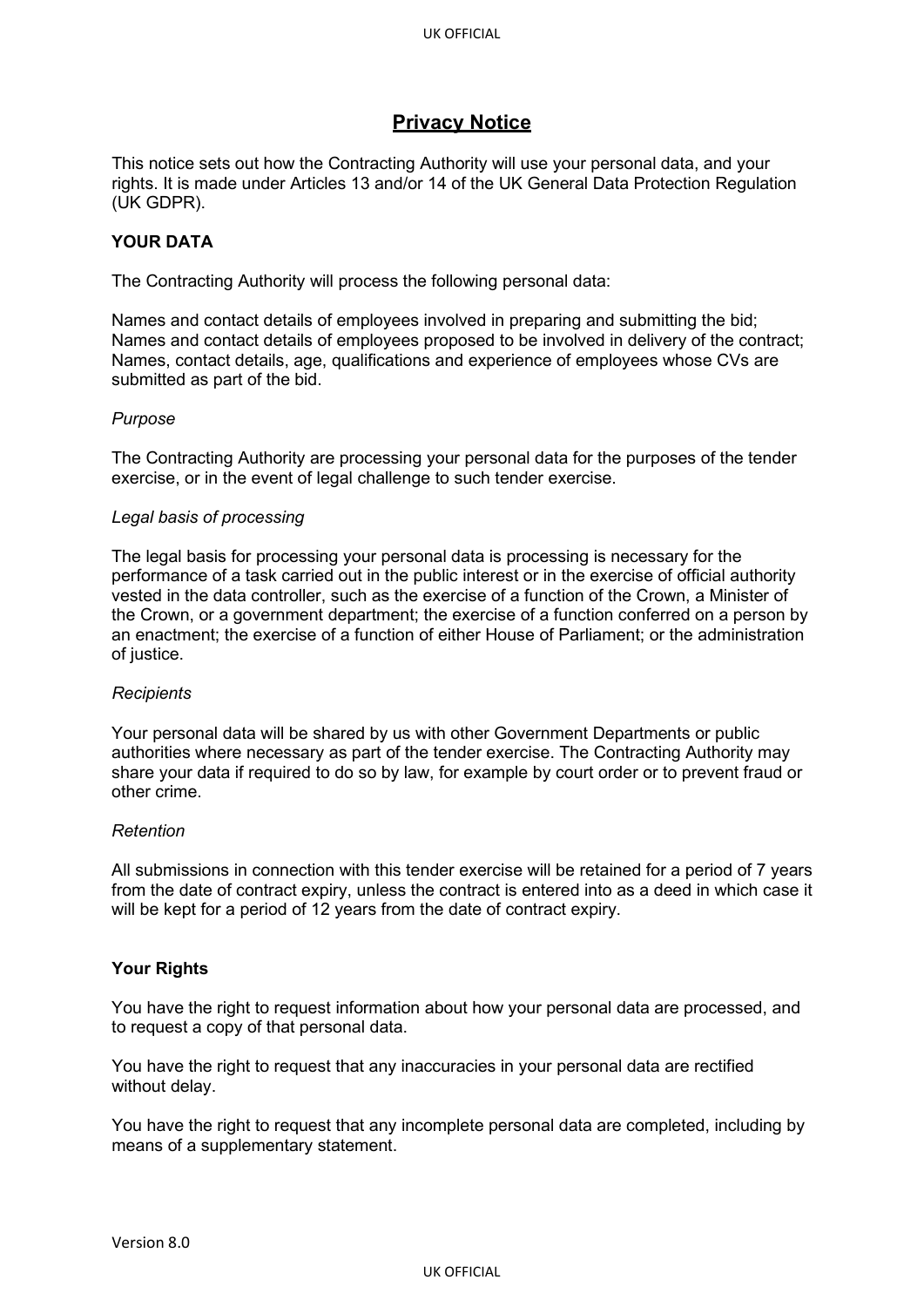<span id="page-4-0"></span>You have the right to request that your personal data are erased if there is no longer a justification for them to be processed.

You have the right in certain circumstances (for example, where accuracy is contested) to request that the processing of your personal data is restricted.

You have the right to object to the processing of your personal data where it is processed for direct marketing purposes.

You have the right to object to the processing of your personal data.

#### *International Transfers*

As your personal data is stored on our IT infrastructure and shared with our data processors Microsoft and Amazon Web Services, it may be transferred and stored securely in the UK and European Economic Area. Where your personal data is stored outside the UK and EEA it will be subject to equivalent legal protection through the use of Model Contract Clauses.

#### **Complaints**

If you consider that your personal data has been misused or mishandled, you may make a complaint to the Information Commissioner, who is an independent regulator. The Information Commissioner can be contacted at:

Information Commissioner's Office Wycliffe House Water Lane Wilmslow Cheshire SK9 5AF 0303 123 1113 [casework@ico.org.uk](mailto:casework@ico.org.uk)

Any complaint to the Information Commissioner is without prejudice to your right to seek redress through the courts.

#### **Contact Details**

The data controller for your personal data is:

The Department for Business, Energy & Industrial Strategy (BEIS)

You can contact the Data Protection Officer at:

BEIS Data Protection Officer, Department for Business, Energy and Industrial Strategy, 1 Victoria Street, London SW1H 0ET. Email: [dataprotection@beis.gov.uk.](mailto:dataprotection@beis.gov.uk)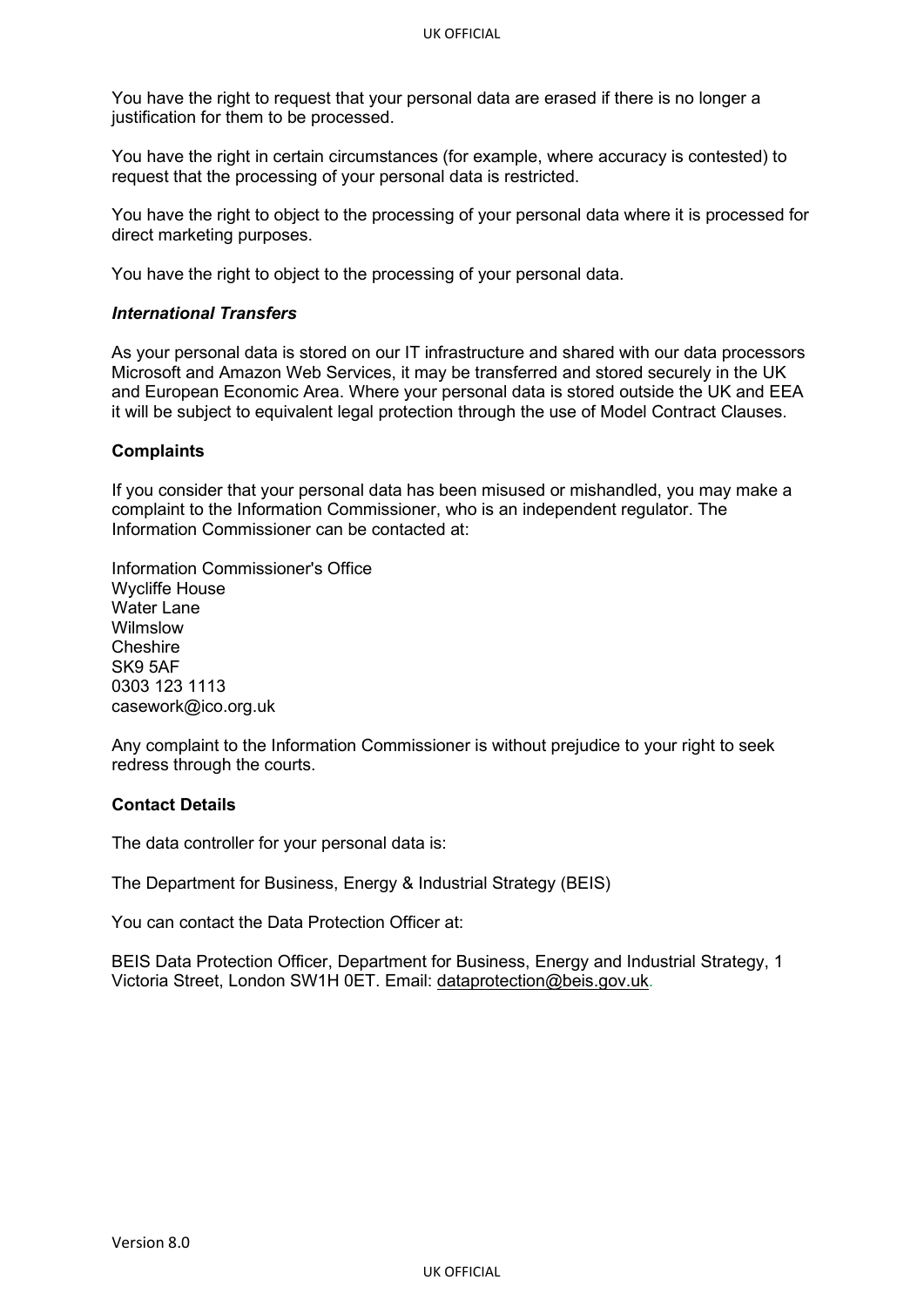# **Section 2 – About the Contracting Authority**

**Department for Business, Energy & Industrial Strategy (BEIS)**

The Department for Business, Energy and Industrial Strategy (BEIS) was created as a result of a merger between the Department of Energy and Climate Change (DECC) and the Department for Business, Innovation and Skills (BIS), as part of the Machinery of Government (MoG) changes in July 2016.

The Department is responsible for:

- developing and delivering a comprehensive industrial strategy and leading the government's relationship with business;
- ensuring that the country has secure energy supplies that are reliable, affordable and clean;
- ensuring the UK remains at the leading edge of science, research and innovation; and
- tackling climate change.

BEIS is a ministerial department, supported by 46 agencies and public bodies.

We have around 2,500 staff working for BEIS. Our partner organisations include 9 executive agencies employing around 14,500 staff.

[http://www.beis.gov.uk](http://www.beis.gov.uk/)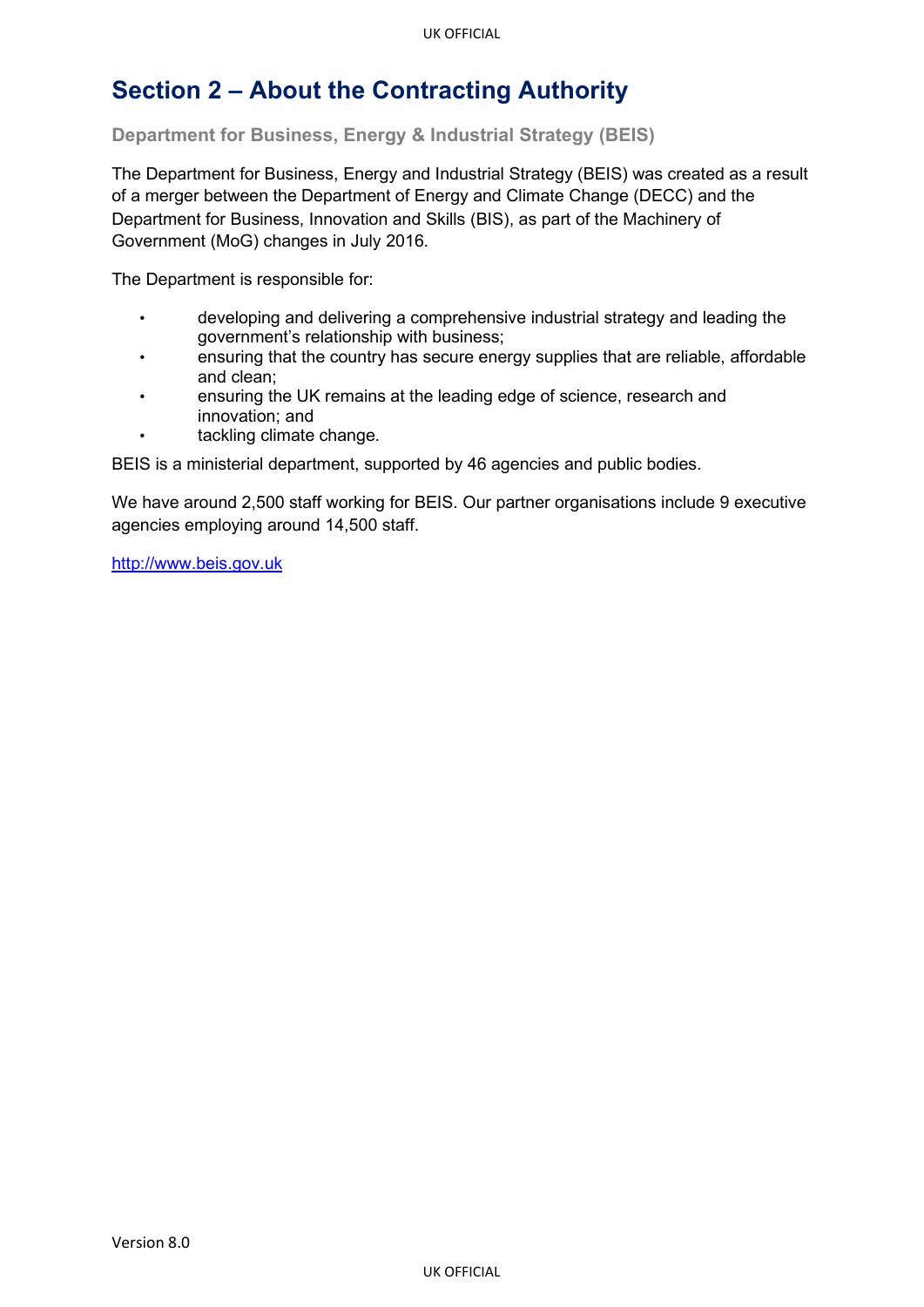# <span id="page-6-0"></span>**Section 3 - Working with the Contracting Authority.**

In this section you will find details of your Procurement contact point and the timescales relating to this opportunity.

| <b>Section 3 – Contact details</b> |                                                          |                                                                                                                                                                                                                                                                                                       |  |
|------------------------------------|----------------------------------------------------------|-------------------------------------------------------------------------------------------------------------------------------------------------------------------------------------------------------------------------------------------------------------------------------------------------------|--|
| 3.1.                               | Contracting Authority Name and<br>address                | Department for Business, Energy and<br><b>Industrial Strategy (BEIS) - 1 Victoria Street,</b><br>Westminster, London, SW1H 0ET                                                                                                                                                                        |  |
| 3.2.                               | Buyer name                                               | Mary Cheston                                                                                                                                                                                                                                                                                          |  |
| 3.3.                               | Buyer contact details                                    | sceintificresearch@uksbs.co.uk                                                                                                                                                                                                                                                                        |  |
| 3.4.                               | Maximum value of the Opportunity                         | Maximum Value - £110,400, Excluding VAT<br>The Contract will be awarded for the maximum<br>value however bidders are to note this figure is<br>not guaranteed and Task Orders will be<br>instructed on a call off basis in accordance with<br>the rates detailed within AW5.2 Price Schedule.         |  |
| 3.5.                               | Process for the submission of<br>clarifications and Bids | All correspondence shall be submitted<br>within the Messaging Centre of the e-<br>sourcing. Guidance Notes to support the use<br>of Delta eSourcing is available here.<br>Please note submission of a Bid to any email<br>address including the Buyer will result in the<br>Bid not being considered. |  |

| <b>Section 3 - Timescales</b> |                                                                                                                                 |                                                                       |  |
|-------------------------------|---------------------------------------------------------------------------------------------------------------------------------|-----------------------------------------------------------------------|--|
| 3.6.                          | Date of Issue of Contract Advert on<br><b>Contracts Finder</b>                                                                  | Friday 21 <sup>st</sup> January 2022<br><b>Contracts Finder</b>       |  |
| 3.7.                          | Latest date / time ITQ clarification<br>questions shall be received<br>through Delta eSourcing<br>messaging system              | Monday 31st January<br>Friday 4 <sup>th</sup> February -2022 14.00    |  |
| 3.8.                          | Latest date / time ITQ clarification<br>answers should be sent to all<br>Bidders by the Buyer through Delta<br>eSourcing Portal | Thursday 3 <sup>rd</sup><br><b>Tuesday 8th February 2022</b><br>14.00 |  |
| 3.9.                          | Latest date and time ITO Bid shall<br>be submitted through Delta<br>eSourcing                                                   | Wednesday 9th<br>Tuesday 15 <sup>th</sup> February 2022<br>14.00      |  |
| 3.10.                         | Anticipated notification date of<br>successful and unsuccessful Bids                                                            | Wednesday 16 <sup>"</sup><br>Monday 21st February 2022 14.00          |  |
| 3.11.                         | Anticipated Contract Award date                                                                                                 | Wednesday 16 <sup>*</sup><br>Monday 21st February 2022 14.00          |  |
| 3.12.                         | Anticipated Contract Start date                                                                                                 | Monday 21 <sup>st</sup><br><b>Friday 25th February 2022</b>           |  |
| 3.13.                         | Anticipated Contract End date                                                                                                   | Thursday 20 <sup>"</sup><br>Monday 24th February 2025                 |  |
| 3.14.                         | <b>Bid Validity Period</b>                                                                                                      | 90 Days                                                               |  |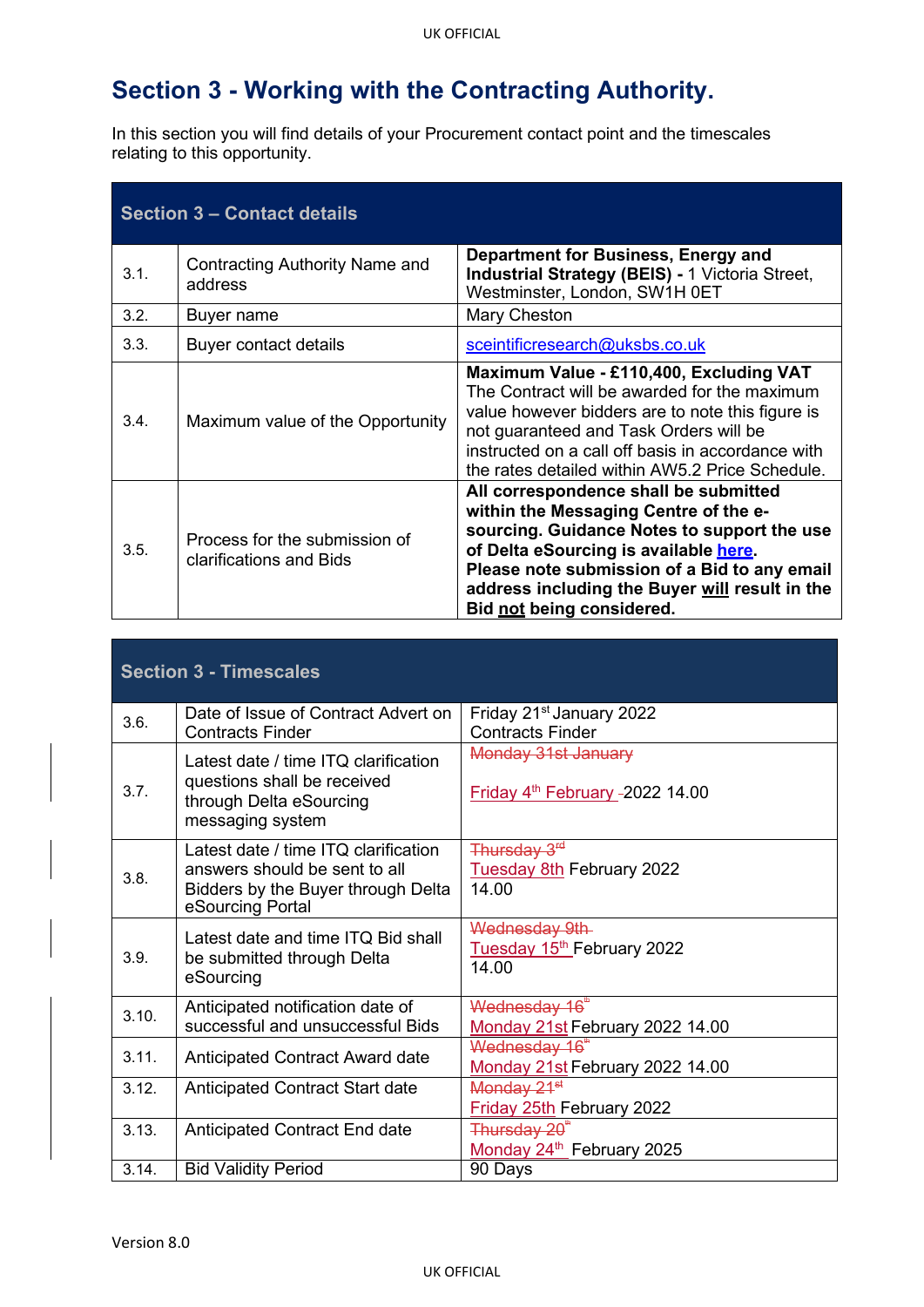# <span id="page-7-0"></span>**Section 4 – Specification**

## Introduction & Key Features & Capabilities

The Office for Product Safety and Standards (OPSS) is responsible for building national capacity for product safety to ultimately protect consumers from unsafe products and support compliant businesses. In addition to construction products, OPSS regulates a wide range of non-food and non-medicinal consumer products, all of which are listed [here.](https://www.gov.uk/guidance/product-safety-for-businesses-a-to-z-of-industry-guidance) All product regulations under OPSS' remit should be considered in scope of this tender, with a particular focus on construction products.

The Teddington site houses OPSS testing facilities and is currently undergoing refurbishment and development in a bid to strengthen national capability and support the enforcement of construction and product safety casework, as well as the investigation and research of new and emerging product risks. Mechanical testing is an important area for OPSS product testing, helping to determine the suitability of materials/products for their intended applications. In order to fully assess mechanical regulatory requirements and emerging mechanical risks, it is essential to introduce a Universal Testing Machine (UTM) for the determination of mechanical properties of products across OPSS' catalogue.

The UTM is a versatile mechanical testing system which is widely applied to identify and quantify mechanical properties of materials and components. There are many materials and components that may be the subject of future OPSS research and case studies; OPSS' product remit may change and/or expand and a UTM must be capable of being modified and updated with appropriate fixtures to identify properties of emerging materials and products.

## **Required criteria:**

It is critical that any testing system selected is based on:  

- Mature and well proven UTM technology (use of novel or immature techniques would represent an intolerable technical risk) with robust outputs which can withstand scrutiny.
- An established commercial UTM, which can be easily modified or enhanced to provide additional functionality, i.e., with interchangeable test fixtures and load cells. This can be new, ex-demonstration, or refurbished, provided it is in good working condition and the required criteria are met.
- A future-proofed instrument where parts are not foreseen to be discontinued in the near- to mid-future. Where instruments are discontinued in the future, we require assurance the supplier will continue to support and produce product parts.

**Essential Criteria:** For the **Universal testing machine** to be effective, it **must** fulfil the following criteria:

- 250-300 kN capacity, electromechanically driven load frame
- Capable of performing static mechanical tests including tensile, compression, and bend, and sheer testing.
- Supplied with a t-slot table for fixing components to the frame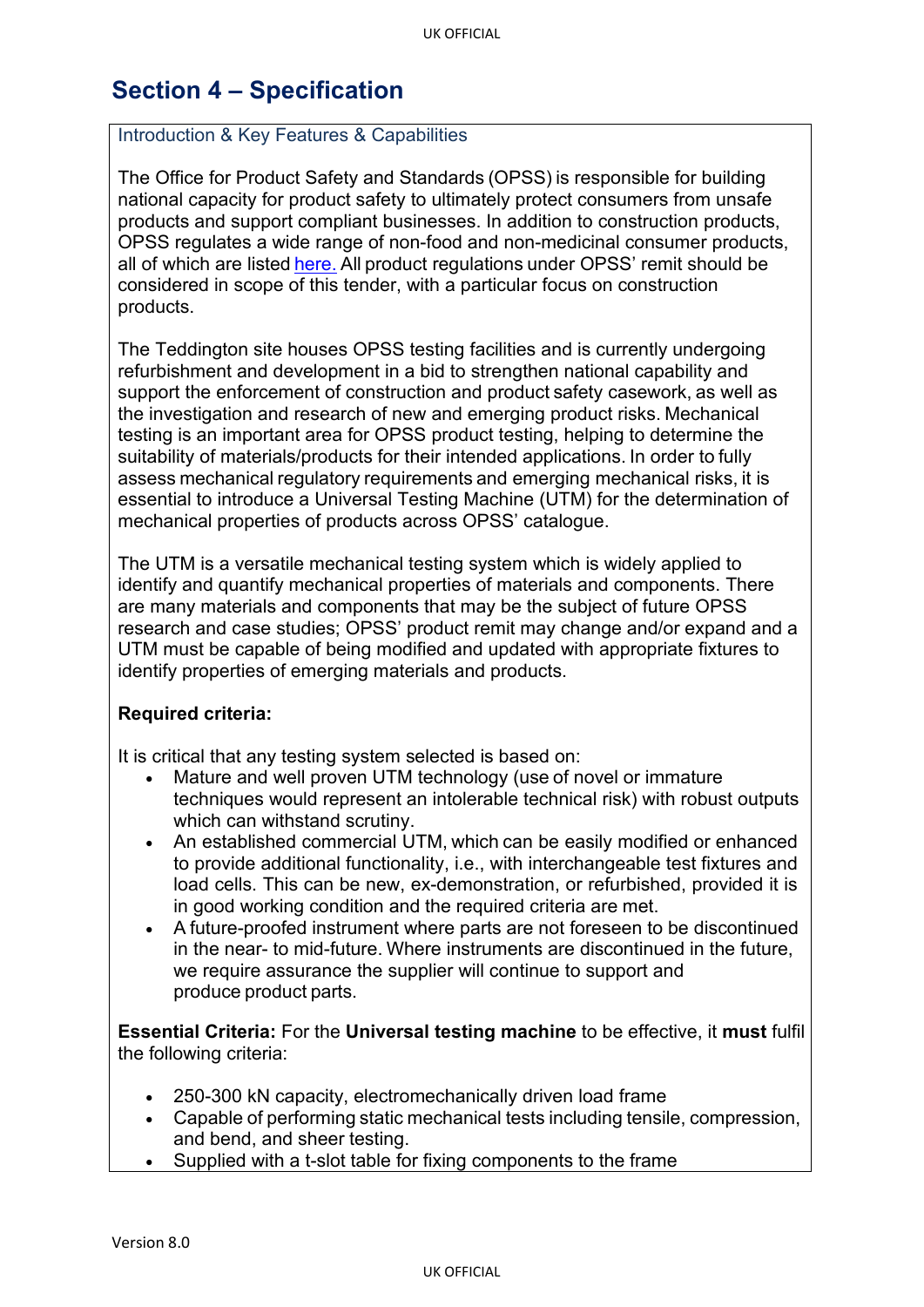- Supplied with software and a Windows 10-based desktop computer or laptop capable of running it
- High levels of assurance for the quantitative results obtained
- Automatic storage of time and date as stamped results for future analysis
- Operable by technical staff who have undergone suitable training
- Safe and legal to use within the UK

**Desirable Criteria:** For the **Universal testing system** to be fully effective, it would be **desirable** to fulfil the following criteria:

- Supplied with an extra load cell and appropriate adapter for lower capacity applications
- Included software loaded with pre-defined test templates for construction products/materials testing, in addition to standard coupon testing
- Supplied with the following accessories/fixtures (see Relevant Standards):
- Compression platens
- Bend and rebar bend Fixtures
- Tensile grips
- **Deflectometer**
- Video extensometer
- Equipped with built-in safety features which prevent damage to the equipment, e.g., collision prevention, overload protection, etc.
- Equipped with specimen protection features
- Equipped with additional operator safety features, e.g. shields, software features, etc.
- Relative ease of changing load cells and fixtures, e.g., adapters for lower capacity load cells, self-identifying load cells, etc.
- Delivery including on- site transportation to final operating location.
- Requires little maintenance by engineer or manufacturer.

A comprehensive support package from the equipment manufacturer will be required for ideally 5 years following installation (minimum 3 years) and setup in order to maximise equipment availability, serviceability and readiness.

# Installation-

On-site delivery to Office for Product Safety and Standards, Stanton Avenue, Teddington, Middlesex, TW11 0JZ.

Delivery direct to its operating location and installation into the Mechanical Lab required by 25<sup>th</sup> March 2022.

Installation of the equipment includes unpacking and on-site validation and calibration ensuring the instrument is operating correctly, as well as user training. On-site installation and calibration should be in accordance with EN ISO 7500- 1:2018

# Software and Hardware-**Universal testing machine software:**

The software should be user-friendly, enabling easy control of all UTM functions

Generation of result reports should also be included as part of this requirement.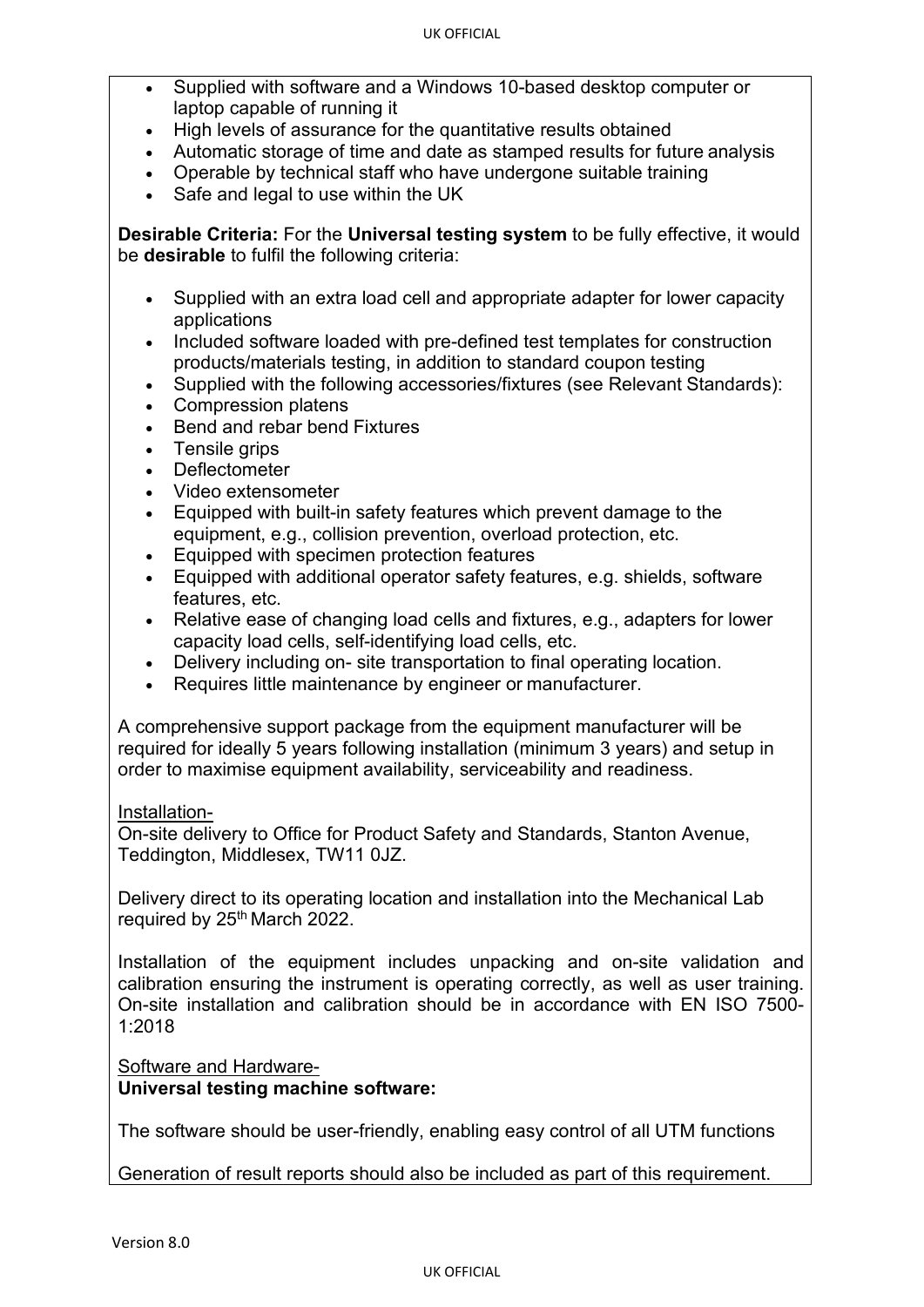The software can link to a Laboratory Information Management System (LIMS) (including a system that is provided by a different supplier).

The software can link to a standard laptop or desktop computer (Windows 10).

# **Hardware:**

A desktop computer or laptop to be connected to the UTM with the relevant software.

Training-

Training on instrument operation, maintenance and key features will be required.

This should be provided on-site to OPSS technical staff.

Follow-up training sessions should be available when necessary.

Service Maintenance and Support (including whole life support)-

Manufacturers providing mechanical instrumentation must offer an additional service contract and this may include options which cover maintenance and support, over ideally a 5-year (minimum 3 year) period.

This should be presented in tiers reflecting the level of service received including detail relating to service during breakdowns, yearly preventative maintenance, and spare parts.

The service contract is expected to be paid upfront and will cover service maintenance and support. The instrument provider must offer this service and payment option.

Remote technical support and advice will be required on an ongoing basis.

As a minimum, services covered under the service schedule shall include but are not limited to:

Free of charge remote telephone support

One free call out with 48 hour response time per year

An annual preventative maintenance visit

Availability of spare parts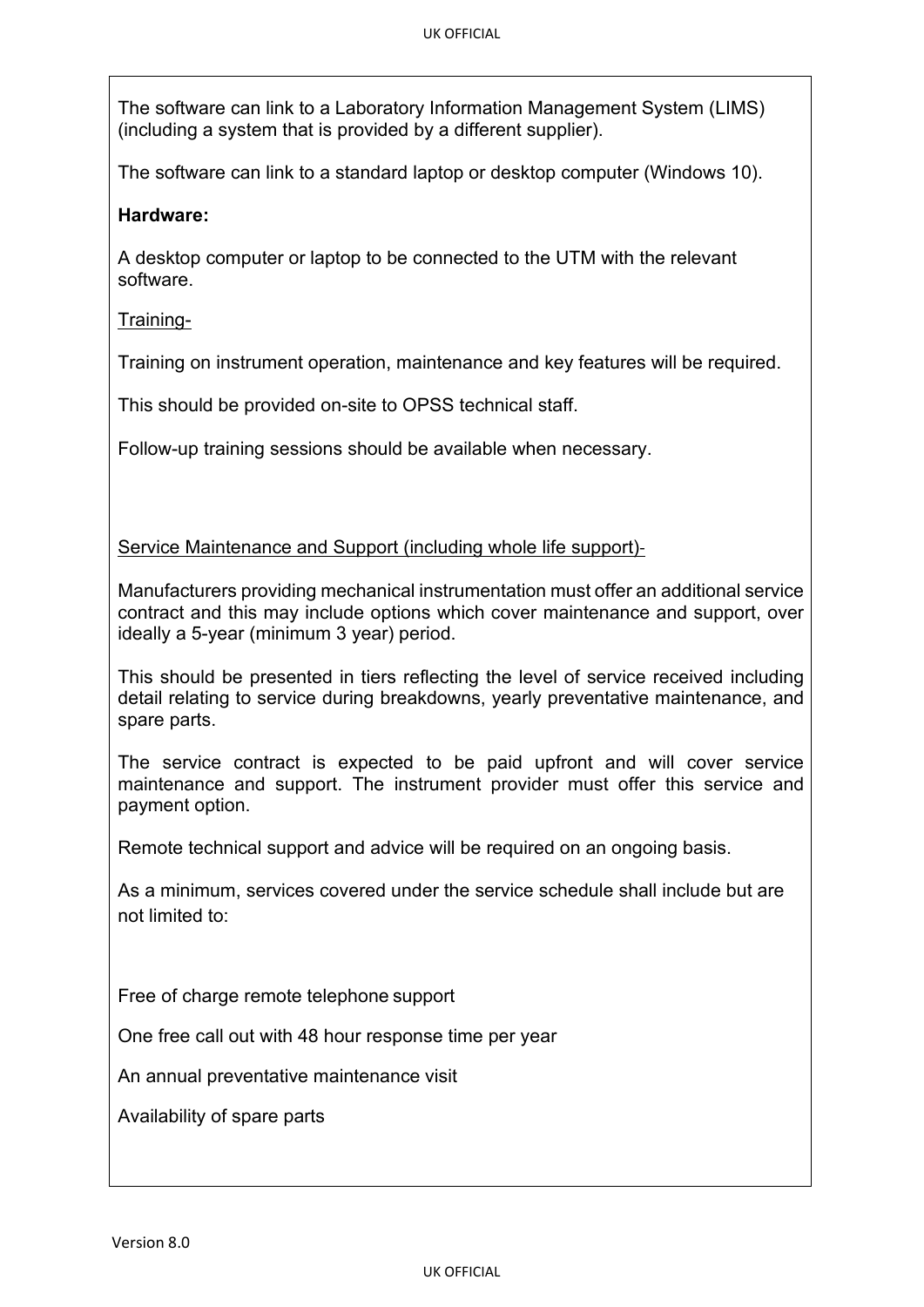#### UK OFFICIAL

Additional service level options should be presented in tiers, including but not limited to:

Frequency of call-outs and preventative maintenance

Remote instrument monitoring diagnostics

Free spare parts

# User and Service Manuals-

Service manuals will be required to support the operator when needed. Manuals must be appropriate, up to date versions and should be available in both paper and electronic format.

# Service Spare Parts-

Spare parts should be provided under a service contract (see Service Maintenance and Support).

The instrument must not be expected to be discontinued in the near to mid future. Where this risk exists assurance must be provided that the supplier will continue to support and produce product parts. 

Power and Site Requirements - Dimensions: 2650 mm maximum height Mass: 1500 kg packaged (not including additions)

Power: 415 V, 32 A maximum

Operational Requirements-

The types of materials and products under test will change and, as such, number of hours and days the instrument is in use will fluctuate, over time.

The required tests and test parameters will also vary.

Relevant Standards-

- BS EN ISO 15630-1:2019 Steel for the reinforcement and prestressing of concrete – Test methods (bend and rebend).
- BS EN ISO 6892-1:2019 Metallic materials Tensile testing. Part 1: Method at room temperature.
- BS EN 826:2013 Thermal insulating products for building applications-Determination of compression behaviour.
- BSEN 310 :1993 Wood- based panels- Determination of modulus of elasticity in bending and of bending strength.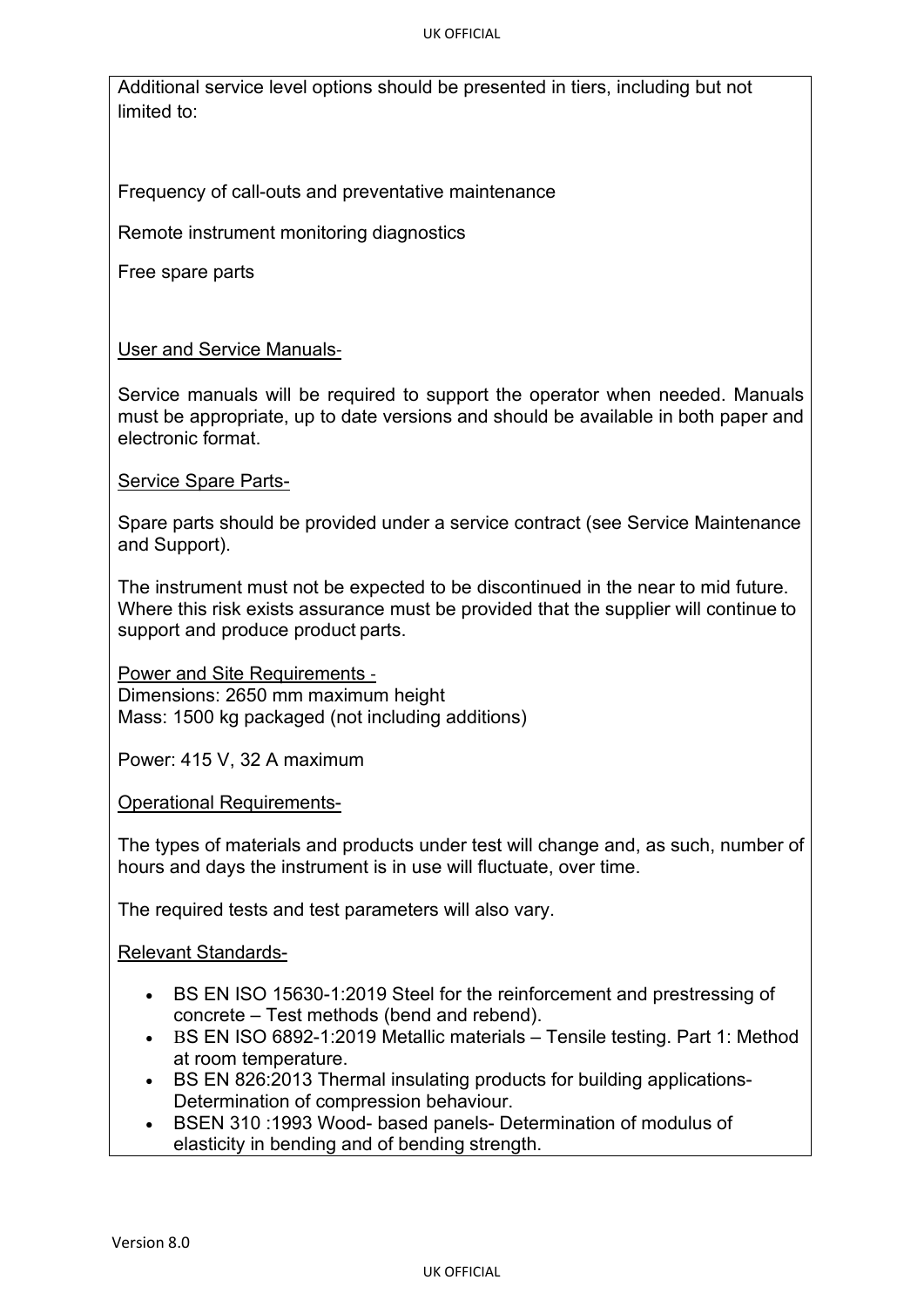- BS EN 12089:2013 Thermal insulating products for building applications Determination of bending behaviour
- BS EN 1607:2013 Thermal insulating products for building applications Determination of tensile strength perpendicular to faces
- BS EN 12390 5:2019 Testing hardened concrete. Part 5: Flexural strength of test specimens.

# Warranty-

Up to 5 years manufacturer warranty (3 years minimum).

# Delivery location and date-

The instrument must be delivered to the Teddington Laboratory site by  $25<sup>th</sup>$  March 2022.

# OEM-

If applicable, utilise the following:

If the vendor is not the Original Equipment Manufacturer (OEM) the vendor MUST provide, in writing a recently dated (i.e., within the past year) and signed letter from the OEM recognizing them as the fully authorized and qualified vendor of the products and accessories.

# **Terms and Conditions**

Bidders are to note that any requested modifications to the Contracting Authority Terms and Conditions on the grounds of statutory and legal matters only, shall be raised as a formal clarification during the permitted clarification period.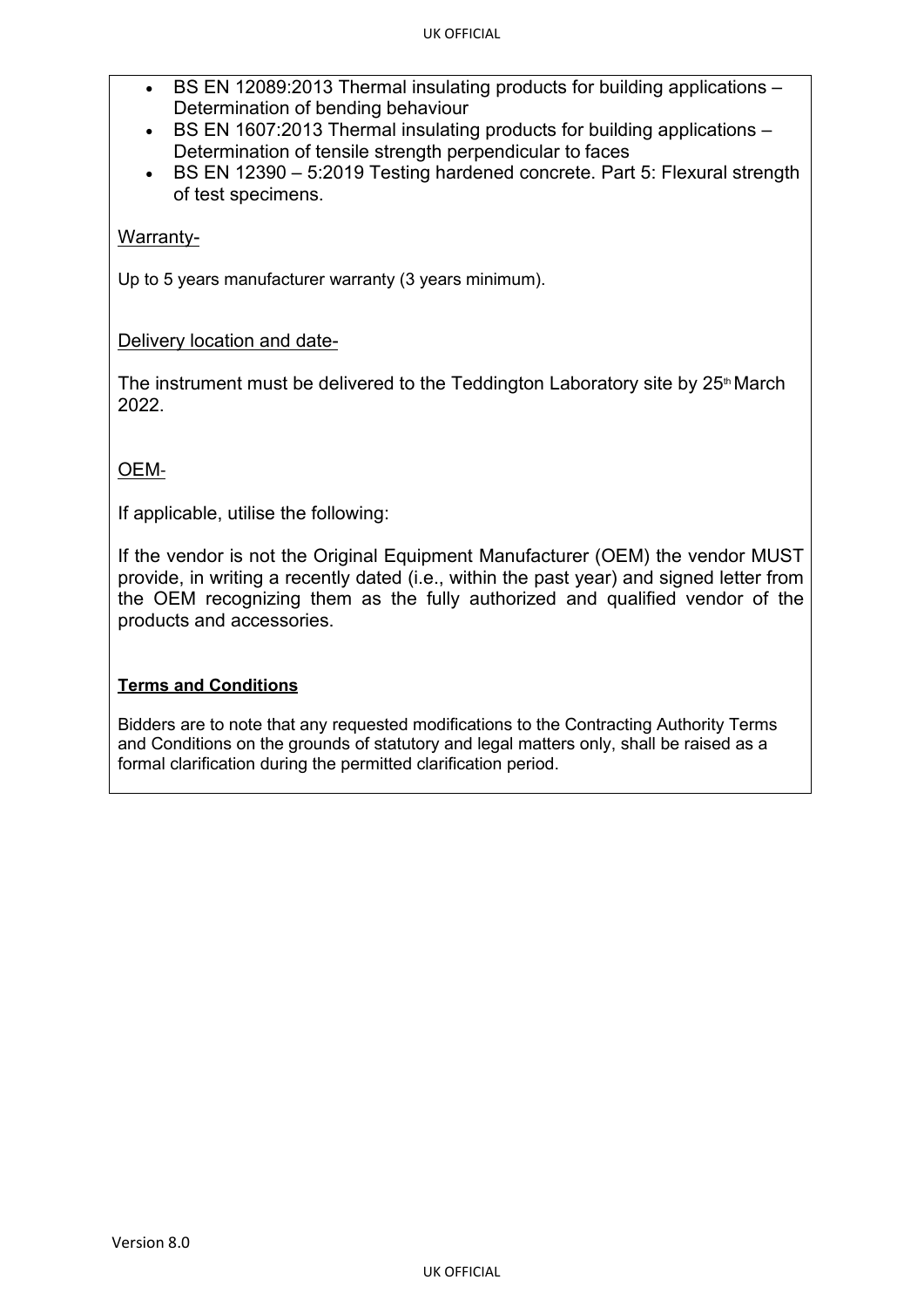# **Section 5 – Evaluation model**

The evaluation model below shall be used for this ITQ, which will be determined to two decimal places.

Where a question is 'for information only' it will not be scored.

The evaluation team may comprise staff from UK SBS and the Contracting Authority and any specific external stakeholders the Contracting Authority deems required.

The evaluation and if required team may comprise staff from UK SBS and the Contracting Authority and any specific external stakeholders the Contracting Authority deems required. After evaluation and if required moderation scores will be finalised by performing a calculation to identify (at question level) the mean average of all evaluators (Example – a question is scored by three evaluators and judged as scoring 5, 5 and 6. These scores will be added together and divided by the number of evaluators to produce the final score of  $5.33$  ( $5+5+6 = 16 \div 3 = 5.33$ )

| Pass / Fail criteria |                |                                                    |  |
|----------------------|----------------|----------------------------------------------------|--|
| Questionnaire        | Q No.          | <b>Question subject</b>                            |  |
| Commercial           | <b>SEL1.2</b>  | <b>Employment breaches/ Equality</b>               |  |
| Commercial           | <b>SEL1.3</b>  | Compliance to Section 54 of the Modern Slavery Act |  |
| Commercial           | <b>SEL1.10</b> | Information security requirements                  |  |
| Commercial           | <b>FOI1.1</b>  | Freedom of Information                             |  |
| Commercial           | AW1.1          | Form of Bid                                        |  |
| Commercial           | AW1.3          | Certificate of Bona Fide Bid                       |  |
| Commercial           | AW3.1          | <b>Validation check</b>                            |  |
| Commercial           | AW4.1          | <b>Compliance to the Contract Terms</b>            |  |
| Commercial           | AW4.2          | <b>Changes to the Contract Terms</b>               |  |
| Price                | AW5.1          | <b>Firm and Fixed Price</b>                        |  |
| Quality              | AW6.1          | Compliance to the Specification                    |  |
| Quality              | AW6.2          | <b>Variable Bids</b>                               |  |
| Quality              | AW6.5          | Electromechanically driven load frame capacity     |  |
| Quality              | AW6.6          | T-slot base                                        |  |
| Quality              | AW6.7          | Software and Hardware                              |  |
| Quality              | AW6.8          | <b>Additional Load Cell</b>                        |  |
| Quality              | AW6.12         | Servicing                                          |  |
| Quality              | AW6.13         | Delivery                                           |  |
| Quality              | AW6.15         | Training                                           |  |
| Quality              | AW6.16         | Mature and Proven Technology                       |  |
| Quality              | AW6.17         | Future proofed                                     |  |
|                      |                |                                                    |  |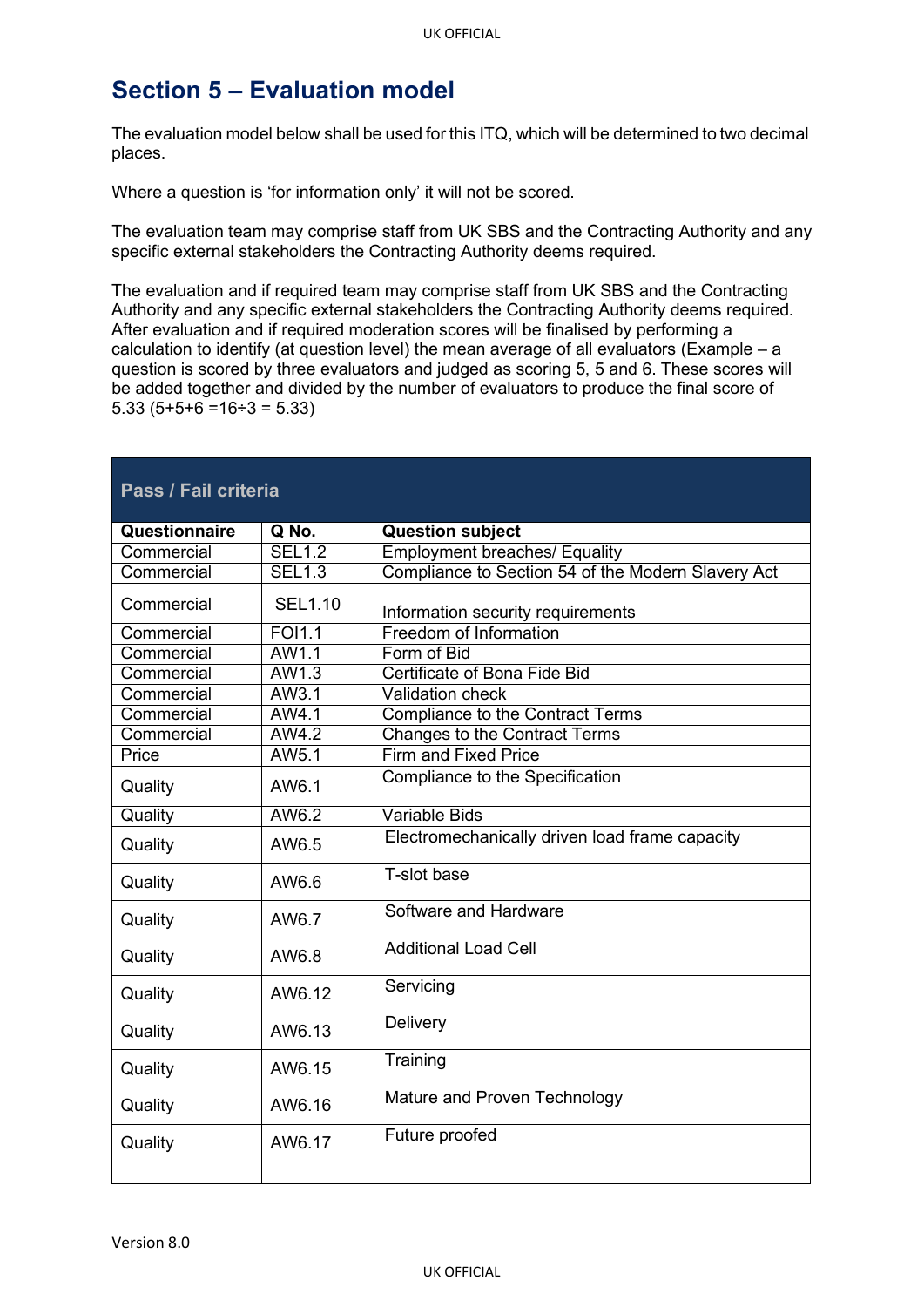| In the event of a Bidder failing to meet the requirements of a           |  |
|--------------------------------------------------------------------------|--|
| Mandatory pass / fail criteria, the Contracting Authority reserves the   |  |
| right to disqualify the Bidder and not consider evaluation of any of the |  |
| Award stage scoring methodology or Mandatory pass / fail criteria.       |  |
|                                                                          |  |

# **Scoring criteria**

# **Evaluation Justification Statement**

In consideration of this particular requirement the Contracting Authority has decided to evaluate Potential Providers by adopting the weightings/scoring mechanism detailed within this ITQ. The Contracting Authority considers these weightings to be in line with existing best practice for a requirement of this type.

| Questionnaire | Q No.  | <b>Question subject</b>         | <b>Maximum Marks</b> |
|---------------|--------|---------------------------------|----------------------|
| Price         | AW5.2  | Price                           | 10%                  |
| Quality       | AW6.3  | Proposed Approach               | 30%                  |
| Quality       | AW6.9  | <b>Fixtures and Accessories</b> | 25%                  |
| Quality       | AW6.11 | Warranty                        | 15%                  |
| Quality       | AW6.13 | Delivery                        | 15%                  |
| Quality       | AW6.14 | <b>Final Operating Location</b> | 5%                   |

# **Evaluation of criteria**

#### **Non-Price elements**

Each question will be judged on a score from 0 to 100, which shall be subjected to a multiplier to reflect the percentage of the evaluation criteria allocated to that question.

Where an evaluation criterion is worth 20% then the 0-100 score achieved will be multiplied by 20**%**.

Example if a Bidder scores 60 from the available 100 points this will equate to 12% by using the following calculation:

Score = {weighting percentage} x {bidder's score} =  $20\%$  x 60 = 12

The same logic will be applied to groups of questions which equate to a single evaluation criterion.

The 0-100 score shall be based on (unless otherwise stated within the question):

|    | The Question is not answered, or the response is completely unacceptable.                                                                                                                                               |
|----|-------------------------------------------------------------------------------------------------------------------------------------------------------------------------------------------------------------------------|
| 10 | Extremely poor response – they have completely missed the point of the<br>question.                                                                                                                                     |
| 20 | Very poor response and not wholly acceptable. Requires major revision to the<br>response to make it acceptable. Only partially answers the requirement, with<br>major deficiencies and little relevant detail proposed. |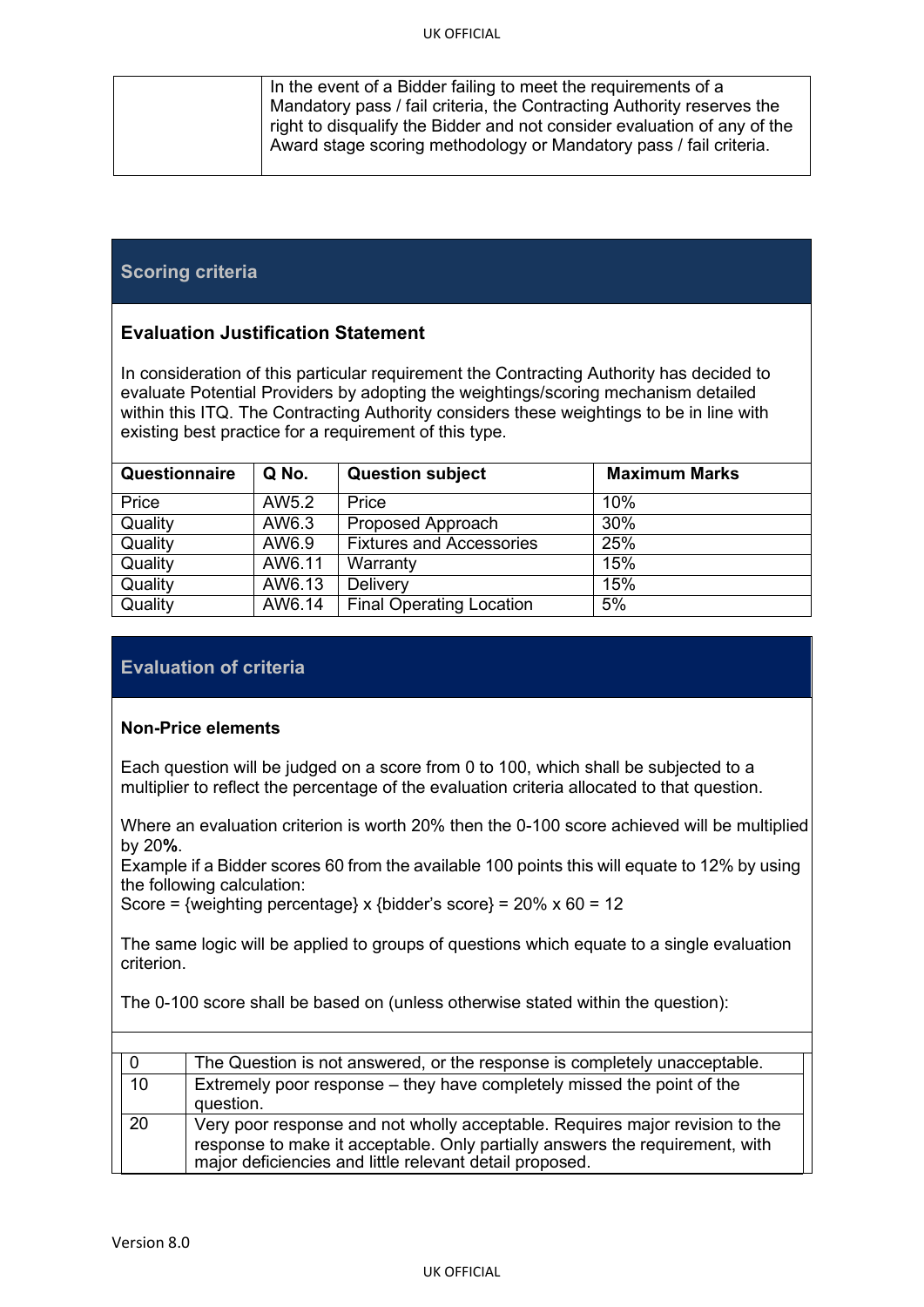| 40  | Poor response only partially satisfying the question requirements with          |
|-----|---------------------------------------------------------------------------------|
|     | deficiencies apparent. Some useful evidence provided but response falls well    |
|     | short of expectations. Low probability of being a capable supplier.             |
| 60  | Response is acceptable but remains basic and could have been expanded upon.     |
|     | Response is sufficient but does not inspire.                                    |
| 80  | Good response which describes their capabilities in detail which provides high  |
|     | levels of assurance consistent with a quality provider. The response includes a |
|     | full description of techniques and measurements currently employed.             |
| 100 | Response is exceptional and clearly demonstrates they are capable of meeting    |
|     | the requirement. No significant weaknesses noted. The response is compelling    |
|     | in its description of techniques and measurements currently employed, providing |
|     | full assurance consistent with a quality provider.                              |

All questions will be scored based on the above mechanism. Please be aware that there may be multiple evaluators. If so, their individual scores will be averaged (mean) to determine your final score as follows:

## **Example**

Evaluator 1 scored your bid as 60 Evaluator 2 scored your bid as 60 Evaluator 3 scored your bid as 40 Evaluator 4 scored your bid as 40 Your final score will  $(60+60+40+40) \div 4 = 50$ 

Once the above evaluation process has been undertaken and the scores are apportioned by evaluator(s) this will then be subject to an independent commercial review and moderation meeting, if required by the commercial lead, any and all changes will be formally recorded relative to the regulatory obligations associated with this procurement, so as to ensure that the procurement has been undertaken in a robust and transparent way.

**Price elements** will be judged on the following criteria.

The lowest price for a response which meets the pass criteria shall score 100. All other bids shall be scored on a pro rata basis in relation to the lowest price. The score is then subject to a multiplier to reflect the percentage value of the price criterion.

For example - Bid 1 £100,000 scores 100.

Bid 2 £120,000 differential of £20,000 or 20% remove 20% from price scores 80

Bid 3 £150,000 differential £50,000 remove 50% from price scores 50.

Bid 4 £175,000 differential £75,000 remove 75% from price scores 25.

Bid 5 £200,000 differential £100,000 remove 100% from price scores 0.

Bid 6 £300,000 differential £200,000 remove 100% from price scores 0.

Where the scoring criterion is worth 50% then the 0-100 score achieved will be multiplied by 50.

In the example if a supplier scores 80 from the available 100 points this will equate to 40% by using the following calculation: Score/Total Points multiplied by 50 (80/100 x 50 = 40)

The lowest score possible is 0 even if the price submitted is more than 100% greater than the lowest price.

This evaluation criteria will therefore not be subject to any averaging, as this is a mathematical scoring criteria, but will still be subject to a commercial review.

**Evaluation process**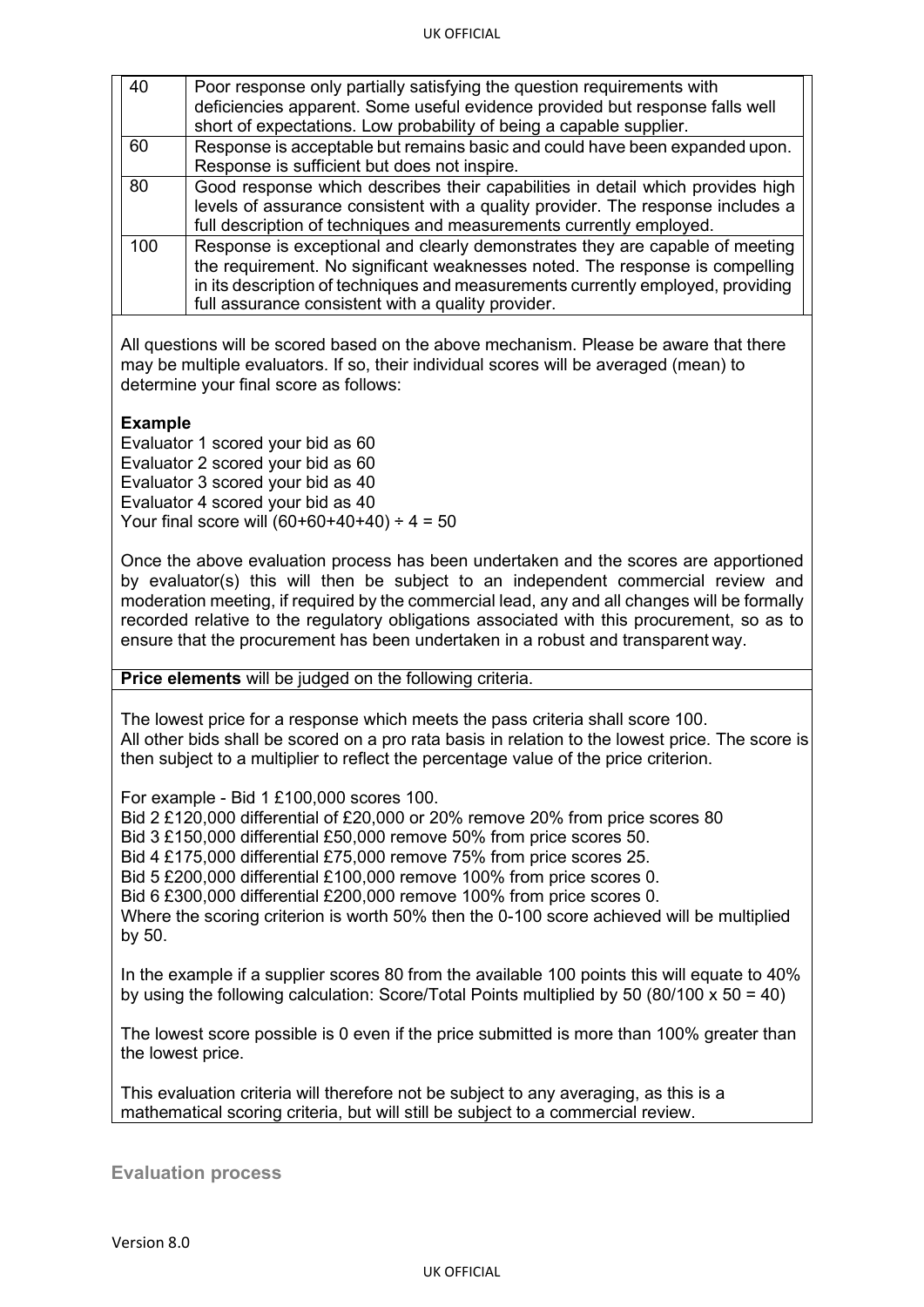| Stage                                                                   | Summary of activity                                                                                                                                                                                                                                                                                                                                                                                                                                                                         |  |  |
|-------------------------------------------------------------------------|---------------------------------------------------------------------------------------------------------------------------------------------------------------------------------------------------------------------------------------------------------------------------------------------------------------------------------------------------------------------------------------------------------------------------------------------------------------------------------------------|--|--|
| Receipt and<br>Opening                                                  | ITQ logged upon opening in alignment with UK SBS's<br>$\bullet$<br>procurement procedures.<br>Any ITQ Bid received after the closing date will be rejected<br>$\bullet$<br>unless circumstances attributed to the Contracting Authority or<br>the e-sourcing tool beyond the bidder control are responsible for<br>late submission.                                                                                                                                                         |  |  |
| Compliance<br>check                                                     | Check all Mandatory requirements are acceptable to the<br>$\bullet$<br>Contracting Authority.<br>Unacceptable Bids maybe subject to clarification by the<br>$\bullet$<br>Contracting Authority or rejection of the Bid.                                                                                                                                                                                                                                                                     |  |  |
| Scoring of the<br><b>Bid</b>                                            | Evaluation team will independently score the Bid and provide a<br>$\bullet$<br>commentary of their scoring justification against the criteria.                                                                                                                                                                                                                                                                                                                                              |  |  |
| Clarifications                                                          | The Evaluation team may require written clarification to Bids<br>$\bullet$                                                                                                                                                                                                                                                                                                                                                                                                                  |  |  |
| Re - scoring of<br>the Bid and<br>Clarifications                        | Following Clarification responses, the Evaluation team reserve<br>$\bullet$<br>the right to independently re-score the Bid and Clarifications and<br>provide a commentary of their re-scoring justification against the<br>Evaluation criteria.                                                                                                                                                                                                                                             |  |  |
| Moderation<br>meeting (if<br>required to reach<br>an award<br>decision) | To review the outcomes of the Commercial review<br>$\bullet$<br>To agree final scoring for each Bid, relative rankings of the Bids<br>$\bullet$                                                                                                                                                                                                                                                                                                                                             |  |  |
| Due diligence of<br>the Bid                                             | the Contracting Authority may request the following<br>$\bullet$<br>requirements at any stage of the Procurement.<br>Submission of insurance documents from the Bidder<br>$\bullet$<br>Request for evidence of documents / accreditations referenced<br>$\bullet$<br>in the / Invitation to Quote response / Bid and / or Clarifications<br>from the Bidder<br>Taking up of Bidder references from the Bidders Customers.<br>٠<br><b>Financial Credit check for the Bidder</b><br>$\bullet$ |  |  |
| Validation of<br>unsuccessful<br><b>Bidders</b>                         | To confirm contents of the letters to provide details of scoring<br>$\bullet$<br>and meaningful feedback on the unsuccessful Bidders Bid in<br>comparison with the successful Bidders Bid.                                                                                                                                                                                                                                                                                                  |  |  |

The evaluation process will feature some, if not all, the following phases.

# <span id="page-15-0"></span>**Section 6 – Evaluation questionnaire**

Bidders should note that the evaluation questionnaire is located within the **e-sourcing questionnaire.**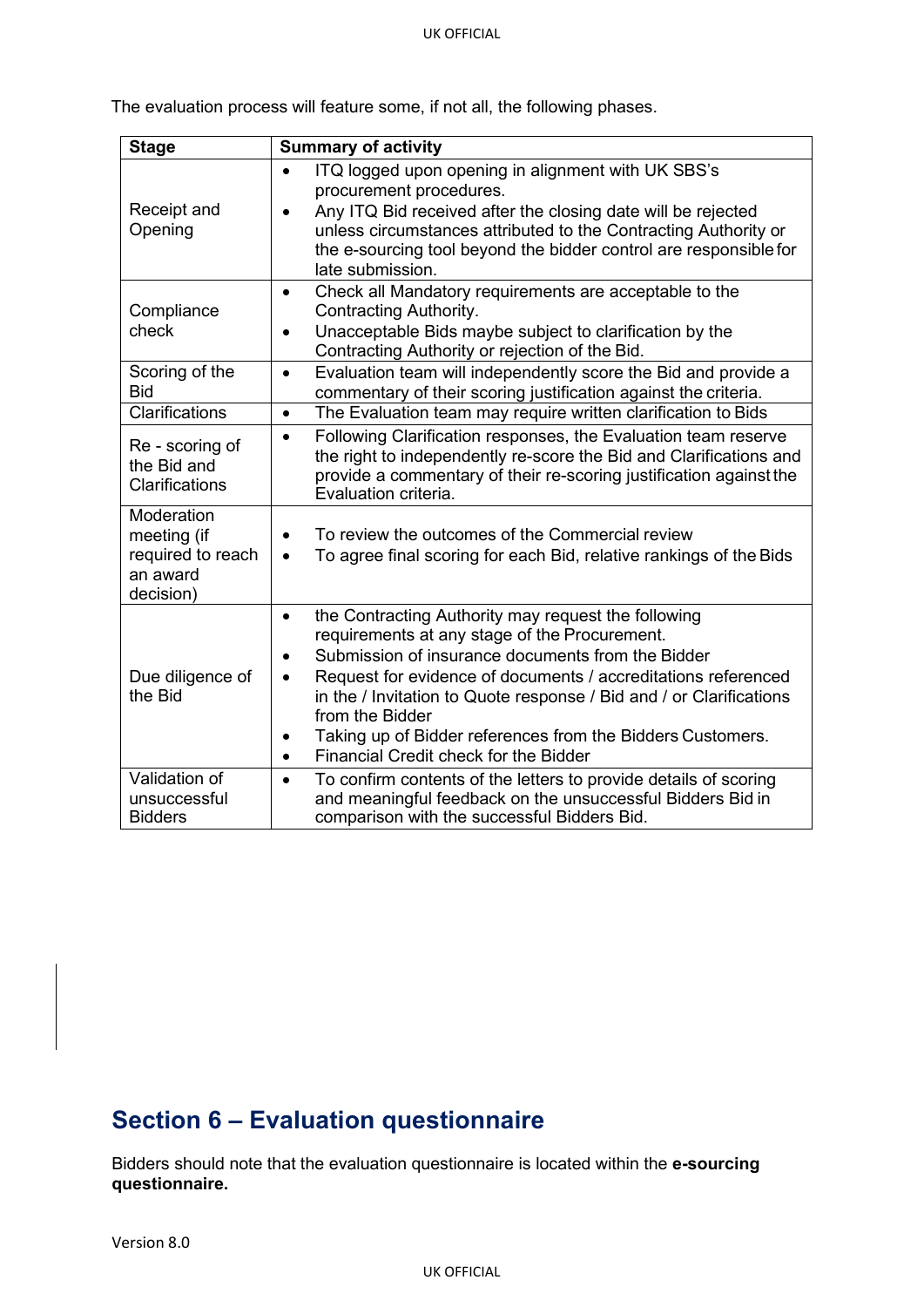**Guidance on how to register and use the e-sourcing portal is available at <http://www.uksbs.co.uk/services/procure/Pages/supplier.aspx>**

**PLEASE NOTE THE QUESTIONS ARE NOT NUMBERED SEQUENTIALLY**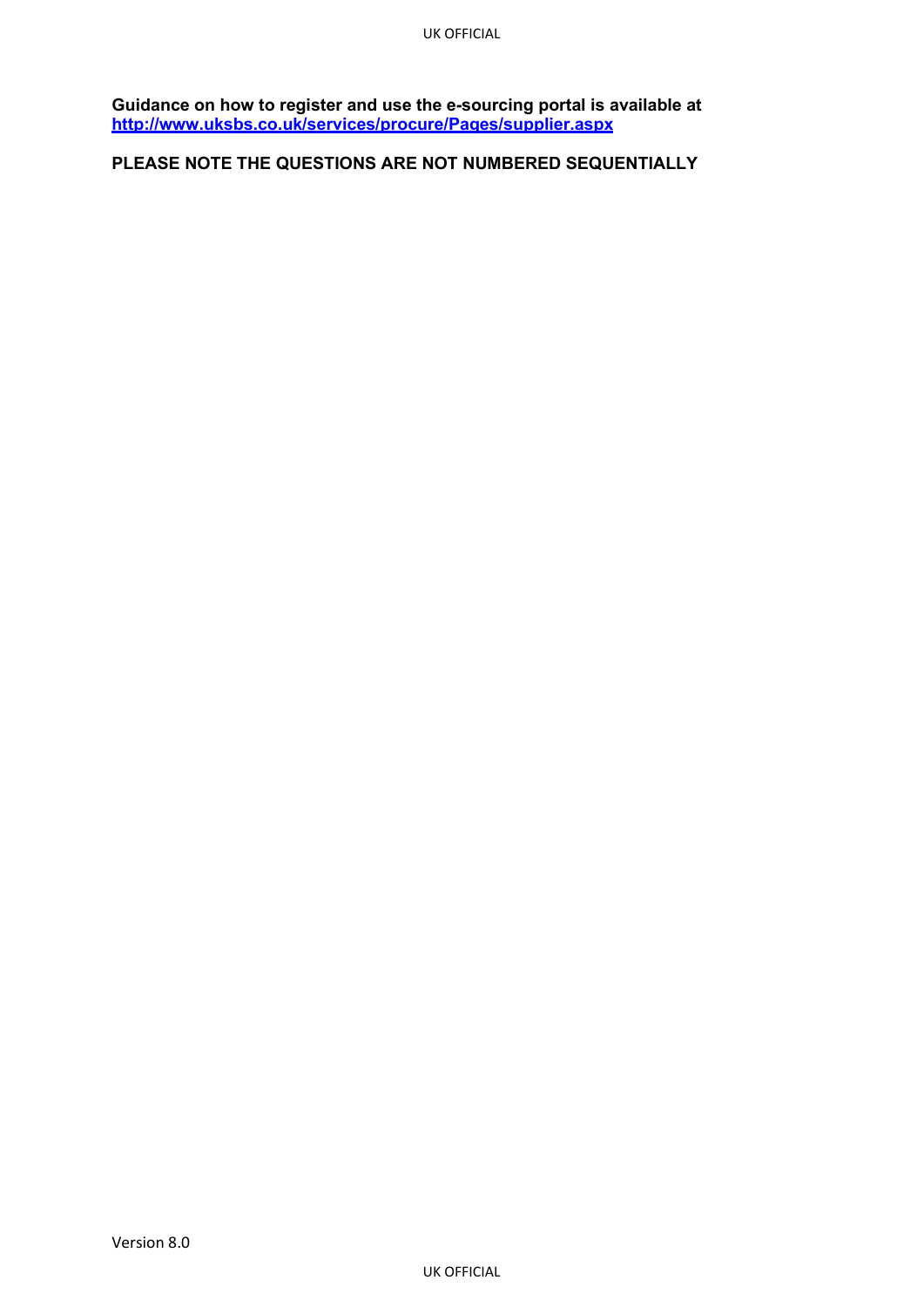# <span id="page-17-0"></span>**Section 7 – General Information**

## **What makes a good bid – some simple do's**

## **DO:**

- 7.1 Do comply with Procurement document instructions. Failure to do so may lead to disqualification.
- 7.2 Do provide the Bid on time, and in the required format. Remember that the date/time given for a response is the last date that it can be accepted; we are legally bound to disqualify late submissions. Responses received after the date indicated in the ITQ shall not be considered by the Contracting Authority, unless the Bidder can justify that the reason for the delay, is solely attributable to the Contracting Authority
- 7.3 Do ensure you have read all the training materials to utilise e-sourcing tool prior to responding to this Bid. If you send your Bid by email or post it will be rejected.
- 7.4 Do use Microsoft Word, PowerPoint Excel 97-03 or compatible formats, or PDF unless agreed in writing by the Buyer. If you use another file format without our written permission, we may reject your Bid.
- 7.5 Do ensure you utilise the Delta eSourcing messaging system to raise any clarifications to our ITQ. You should note that we will release the answer to the question to all Bidders and where we suspect the question contains confidential information, we may modify the content of the question to protect the anonymity of the Bidder or their proposed solution
- 7.6 Do answer the question, it is not enough simply to cross-reference to a 'policy', web page or another part of your Bid, the evaluation team have limited time to assess bids and if they can't find the answer, they can't score it.
- 7.7 Do consider who the Contracting Authority is and what they want a generic answer does not necessarily meet every Contracting Authority's needs.
- 7.8 Do reference your documents correctly, specifically where supporting documentation is requested e.g. referencing the question/s they apply to.
- 7.9 Do provide clear, concise and ideally generic contact details; telephone numbers, emails and fax details.
- 7.10 Do complete all questions in the questionnaire or we may reject your Bid.
- 7.11 Do ensure that the Response and any documents accompanying it are in the English Language, the Contracting Authority reserve the right to disqualify any full or part responses that are not in English.
- 7.12 Do check and recheck your Bid before dispatch.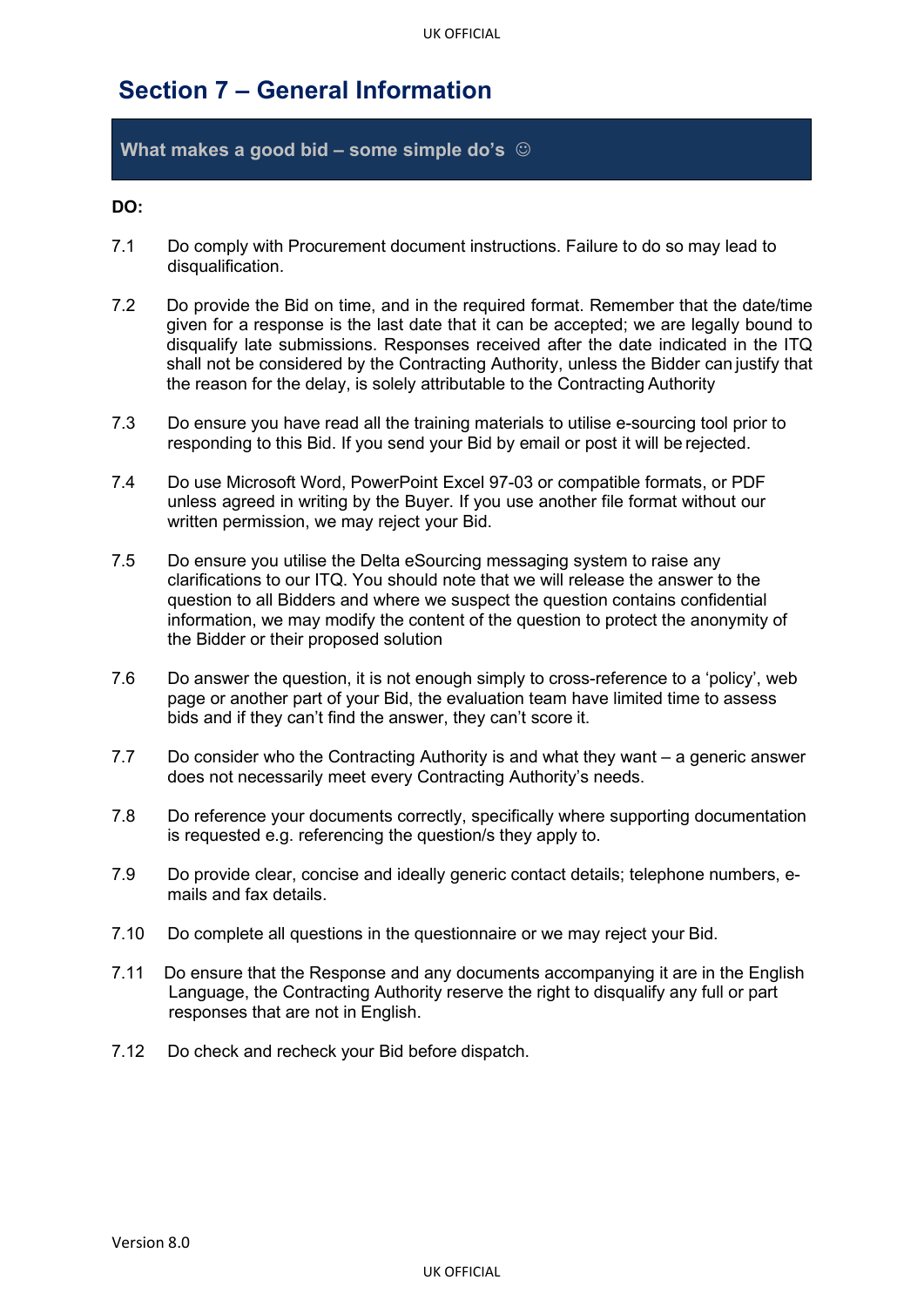## **What makes a good bid – some simple do not's**

## **DO NOT**

- 7.13 Do not cut and paste from a previous document and forget to change the previous details such as the previous buyer's name.
- 7.14 Do not attach 'glossy' brochures that have not been requested, they will not be read unless we have asked for them. Only send what has been requested and only send supplementary information if we have offered the opportunity so to do.
- 7.15 Do not share the Procurement documents, they are confidential and should not be shared with anyone without the Buyers written permission.
- 7.16 Do not seek to influence the procurement process by requesting meetings or contacting UK SBS or the Contracting Authority to discuss your Bid. If your Bid requires clarification the Buyer will contact you. All information secured outside of formal Buyer communications shall have no Legal standing or worth and should not be relied upon.
- 7.17 Do not contact any UK SBS staff or the Contracting Authority staff without the Buyers written permission or we may reject your Bid.
- 7.18 Do not collude to fix or adjust the price or withdraw your Bid with another Party as we will reject your Bid.
- 7.19 Do not offer UK SBS or the Contracting Authority staff any inducement or we will reject your Bid.
- 7.20 Do not seek changes to the Bid after responses have been submitted and the deadline for Bids to be submitted has passed.
- 7.21 Do not cross reference answers to external websites or other parts of your Bid, the cross references and website links will not be considered.
- 7.22 Do not exceed word counts, the additional words will not be considered.
- 7.23 Do not make your Bid conditional on acceptance of your own Terms of Contract, as your Bid will be rejected.
- 7.24 Do not unless explicitly requested by the Contracting Authority either in the procurement documents or via a formal clarification from the Contracting Authority send your response by any way other than via e-sourcing tool. Responses received by any other method than requested will not be considered for the opportunity.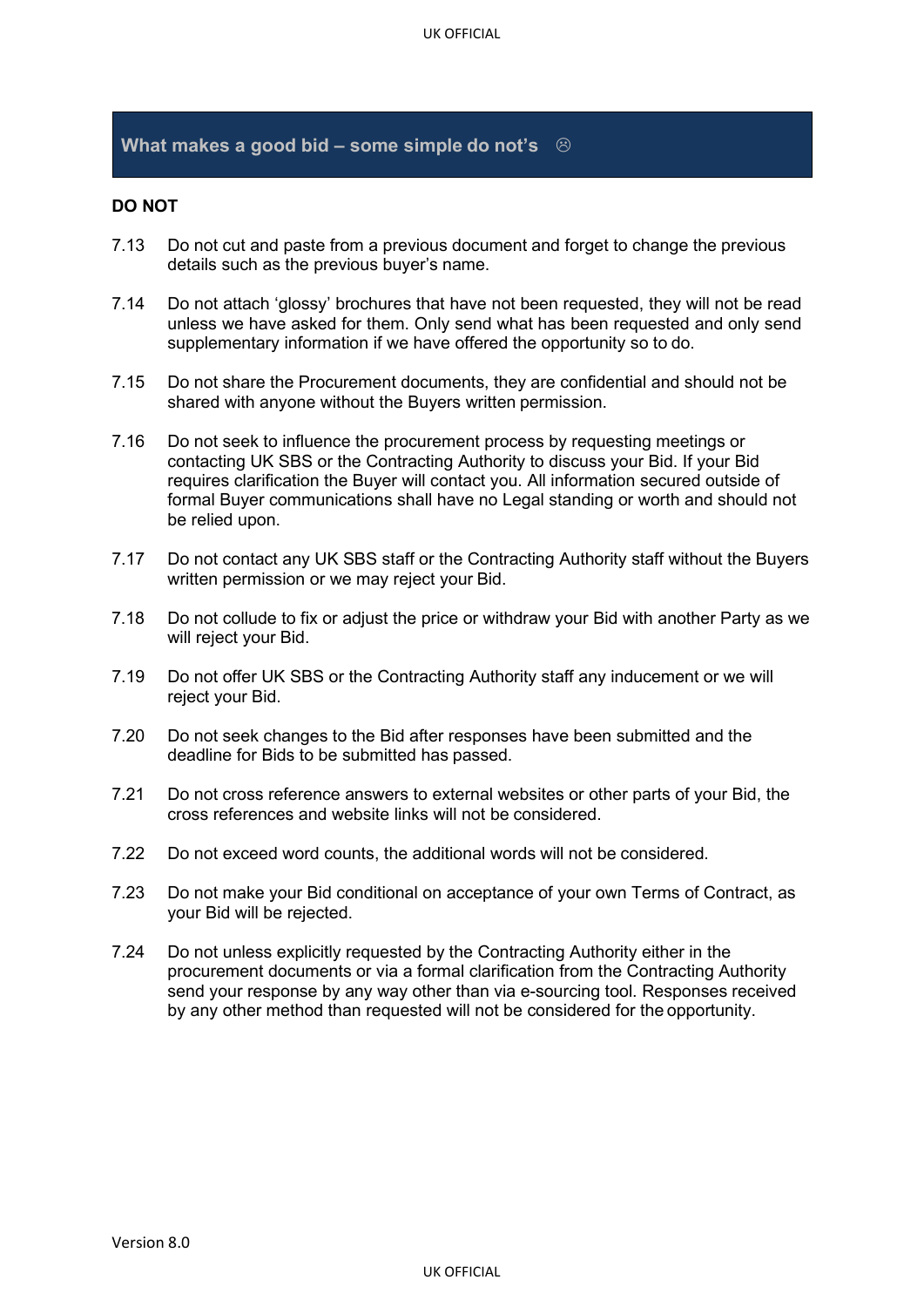## **Some additional guidance notes**

- 7.25 All enquiries with respect to access to the e-sourcing tool and problems with functionality within the tool must be submitted to Delta eSourcing, Telephone 0845 270 7050
- 7.26 Bidders will be specifically advised where attachments are permissible to support a question response within the e-sourcing tool. Where they are not permissible any attachments submitted will not be considered as part of the evaluation process.
- 7.27 Question numbering is not sequential and all questions which require submission are included in the Section 6 Evaluation Questionnaire.
- 7.28 Any Contract offered may not guarantee any volume of work or any exclusivity of supply.
- 7.29 We do not guarantee to award any Contract as a result of this procurement
- 7.30 All documents issued or received in relation to this procurement shall be the property of the Contracting Authority / UKSBS.
- 7.31 We can amend any part of the procurement documents at any time prior to the latest date / time Bids shall be submitted through the Delta eSourcing Portal.
- 7.32 If you are a Consortium you must provide details of the Consortiums structure.
- 7.33 Bidders will be expected to comply with the Freedom of Information Act 2000, or your Bid will be rejected.
- 7.34 Bidders should note the Government's transparency agenda requires your Bid and any Contract entered into to be published on a designated, publicly searchable web site. By submitting a response to this ITQ Bidders are agreeing that their Bid and Contract may be made public
- 7.35 Your bid will be valid for 90 days or your Bid will be rejected.
- 7.36 Bidders may only amend the contract terms during the clarification period only, only if you can demonstrate there is a legal or statutory reason why you cannot accept them. If you request changes to the Contract terms without such grounds and the Contracting Authority fail to accept your legal or statutory reason is reasonably justified, we may reject your Bid.
- 7.37 We will let you know the outcome of your Bid evaluation and where requested will provide a written debrief of the relative strengths and weaknesses of your Bid.
- 7.38 If you fail mandatory pass / fail criteria we will reject your Bid.
- 7.39 Bidders are required to use IE8, IE9, Chrome or Firefox in order to access the functionality of the Delta eSourcing Portal.
- 7.40 Bidders should note that if they are successful with their proposal the Contracting Authority reserves the right to ask additional compliancy checks prior to the awardof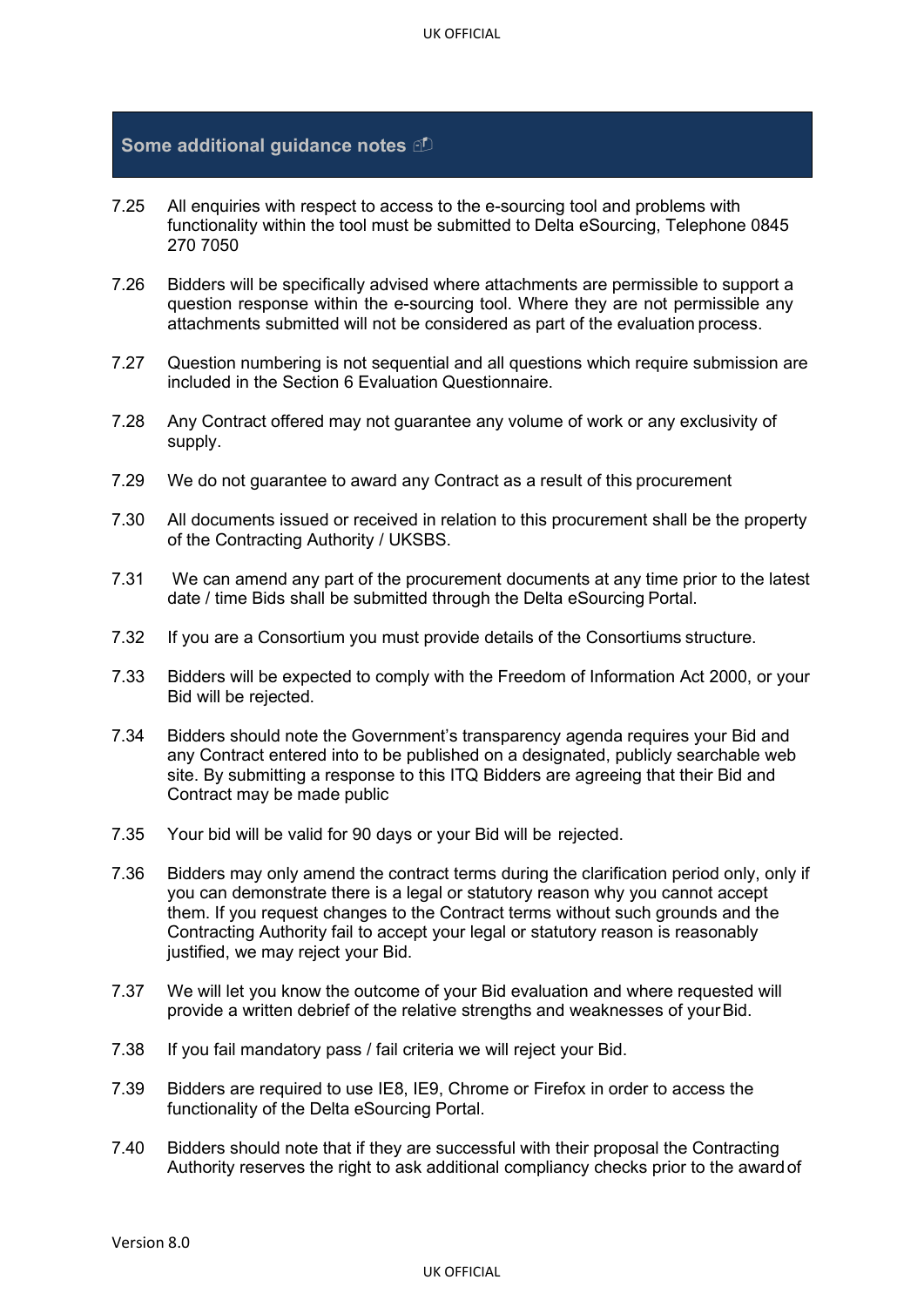any Contract. In the event of a Bidder failing to meet one of the compliancy checks the Contracting Authority may decline to proceed with the award of the Contract to the successful Bidder.

- 7.41 All timescales are set using a 24-hour clock and are based on British Summer Time or Greenwich Mean Time, depending on which applies at the point when Date and Time Bids shall be submitted through the Delta eSourcing Portal.
- 7.42 All Central Government Departments and their Executive Agencies and Non-Departmental Public Bodies are subject to control and reporting within Government. In particular, they report to the Cabinet Office and HM Treasury for all expenditure. Further, the Cabinet Office has a cross-Government role delivering overall Government policy on public procurement - including ensuring value for money and related aspects of good procurement practice.

For these purposes, the Contracting Authority may disclose within Government any of the Bidders documentation/information (including any that the Bidder considers to be confidential and/or commercially sensitive such as specific bid information) submitted by the Bidder to the Contracting Authority during this Procurement. The information will not be disclosed outside Government. Bidders taking part in this ITQ consent to these terms as part of the competition process.

7.43 The Government introduced its new Government Security Classifications (GSC) classification scheme on the 2nd April 2014 to replace the current Government Protective Marking System (GPMS). A key aspect of this is the reduction in the number of security classifications used. All Bidders are encouraged to make themselves aware of the changes and identify any potential impacts in their Bid, as the protective marking and applicable protection of any material passed to, or generated by, you during the procurement process or pursuant to any Contract awarded to you as a result of this tender process will be subject to the new GSC. The link below to the Gov.uk website provides information on the new GSC:

<https://www.gov.uk/government/publications/government-security-classifications>

The Contracting Authority reserves the right to amend any security related term or condition of the draft contract accompanying this ITQ to reflect any changes introduced by the GSC. In particular where this ITQ is accompanied by any instructions on safeguarding classified information (e.g. a Security Aspects Letter) as a result of any changes stemming from the new GSC, whether in respect of the applicable protective marking scheme, specific protective markings given, the aspects to which any protective marking applies or otherwise. This may relate to the instructions on safeguarding classified information (e.g. a Security Aspects Letter) as they apply to the procurement as they apply to the procurement process and/or any contracts awarded to you as a result of the procurement process.

#### **USEFUL INFORMATION LINKS**

- [Contracts](https://online.contractsfinder.businesslink.gov.uk/) Finder
- [Equalities Act](http://www.equalityhumanrights.com/advice-and-guidance/new-equality-act-guidance/equality-act-starter-kit/video-understanding-the-equality-act-2010/) introduction
- Bribery Act [introduction](https://www.gov.uk/government/publications/bribery-act-2010-guidance)
- **[Freedom of information](http://www.ico.org.uk/for_organisations/guidance_index/freedom_of_information_and_environmental_information) Act**
- **8.0 Freedom of information**

8.4.1 In accordance with the obligations and duties placed upon public authorities by the Freedom of Information Act 2000 (the 'FoIA') and the Environmental Information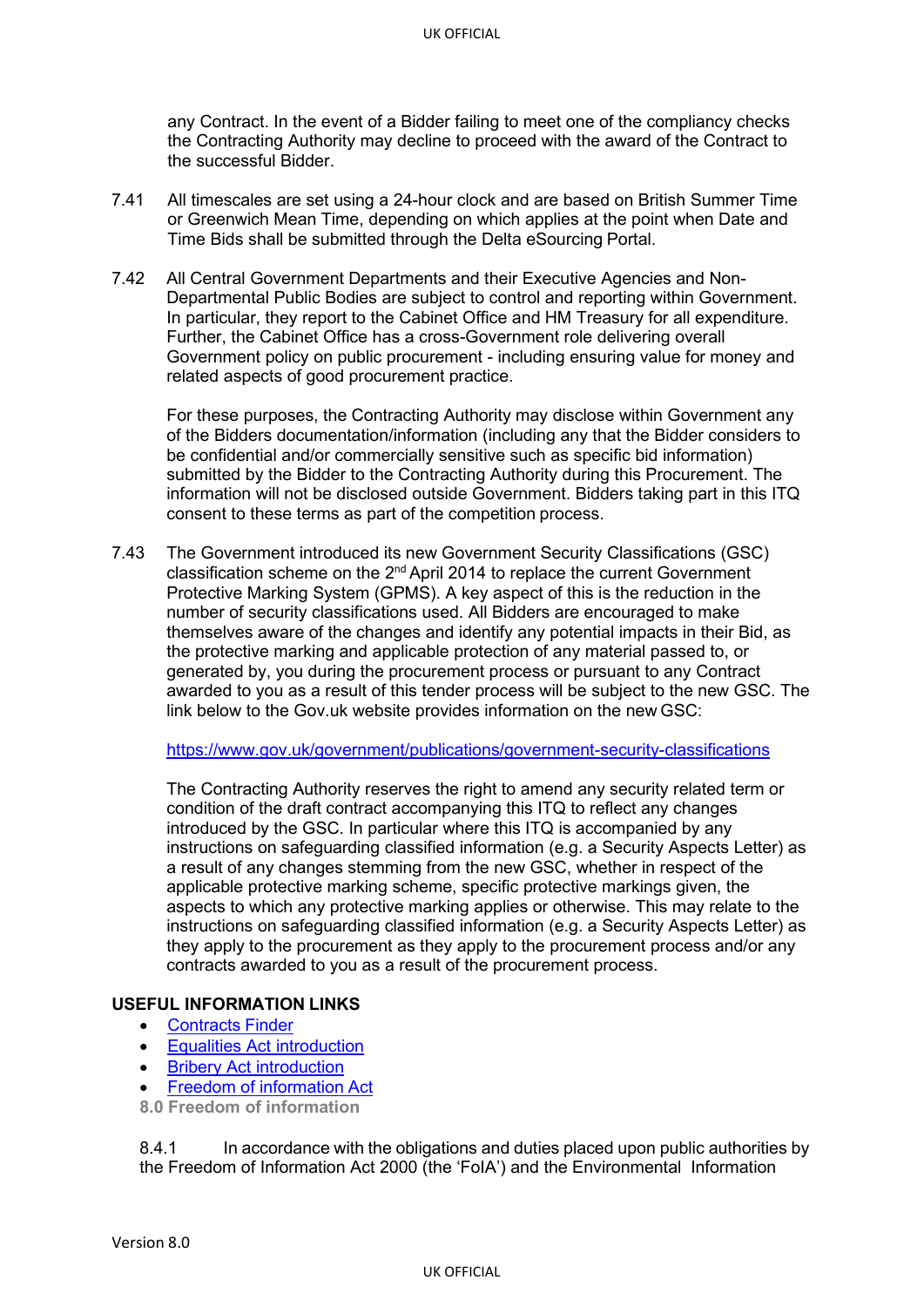Regulations 2004 (the 'EIR') (each as amended from time to time), UK SBS or the Contracting Authority may be required to disclose information submitted by the Bidder to the to the Contracting Authority.

8.4.2 In respect of any information submitted by a Bidder that it considers to be commercially sensitive the Bidder should complete the Freedom of Information declaration question defined in the Question FOI1.2.

8.4.3 Where a Bidder identifies information as commercially sensitive, the Contracting Authority will endeavour to maintain confidentiality. Bidders should note, however, that, even where information is identified as commercially sensitive, the Contracting Authority may be required to disclose such information in accordance with the FoIA or the Environmental Information Regulations. In particular, the Contracting Authority is required to form an independent judgment concerning whether the information is exempt from disclosure under the FoIA or the EIR and whether the public interest favours disclosure or not. Accordingly, the Contracting Authority cannot guarantee that any information marked 'confidential' or "commercially sensitive" will not be disclosed.

8.4.4 Where a Bidder receives a request for information under the FoIA or the EIR during the procurement, this should be immediately passed on to UK SBS or the Contracting Authority and the Bidder should not attempt to answer the request without first consulting with the Contracting Authority.

8.4.5 Bidders are reminded that the Government's transparency agenda requires that sourcing documents, including ITQ templates such as this, are published on a designated, publicly searchable web site, and, that the same applies to other sourcing documents issued by UK SBS or the Contracting Authority, and any contract entered into by the Contracting Authority with its preferred supplier once the procurement is complete. By submitting a response to this ITQ Bidders are agreeing that their participation and contents of their Response may be made public.

#### **8.5. Response Validity**

8.5.1 Your Response should remain open for consideration for a period of 90 days. A Response valid for a shorter period may be rejected.

#### **8.6. Timescales**

8.6.1 [Section 3](#page-6-0) of the ITQ sets out the proposed procurement timetable. the Contracting Authority reserves the right to extend the dates and will advise potential Bidders of any change to the dates.

## **8.7. The Contracting Authority's Contact Details**

8.7.1 Unless stated otherwise in these Instructions or in writing from UK SBS or the Contracting Authority, all communications from Bidders (including their sub-contractors, consortium members, consultants and advisers) during the period of this procurement must be directed through the e-sourcing tool to the designated UK SBS contact.

#### 8.7.28.7.2

All enquiries with respect to access to the e-sourcing tool may be submitted to Delta eSourcing on 0845 270 7050 please not this is a free self-registration website and this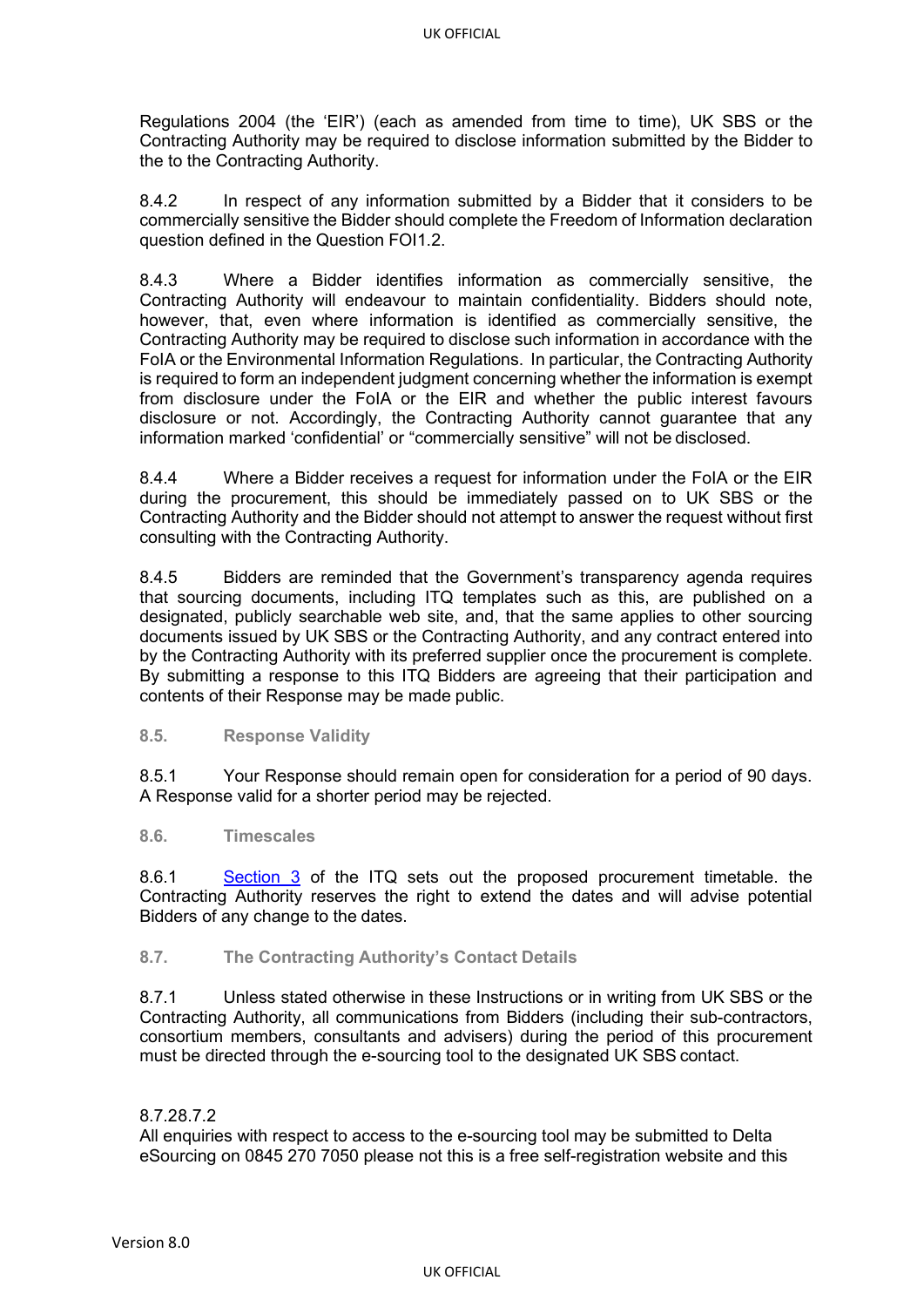can be done by completing the online questionnaire at [https://uksbs.delta](https://uksbs.delta-esourcing.com/)[esourcing.com/](https://uksbs.delta-esourcing.com/)

8.7.3 Bidders should be mindful that the designated Contact should not under any circumstances be sent a copy of their Response outside of the e-sourcing tool. Failure to follow this requirement will result in disqualification of the Response.

# **Appendix 'A' Glossary of Terms**

| <b>TERM</b>                                                 | <b>MEANING</b>                                                                                                                                                                                                                                                                                     |
|-------------------------------------------------------------|----------------------------------------------------------------------------------------------------------------------------------------------------------------------------------------------------------------------------------------------------------------------------------------------------|
| "UK SBS"                                                    | means UK Shared Business Services Ltd herein after referred<br>to as UK SBS.                                                                                                                                                                                                                       |
| "Bid", "Response",<br>"Submitted Bid", or<br>"ITQ Response" | means the Bidders formal offer in response to this Invitation to<br>Quote                                                                                                                                                                                                                          |
| "Bidder(s)"                                                 | means the organisations being invited to respond to this<br><b>Invitation to Quote</b>                                                                                                                                                                                                             |
| "Central Purchasing<br>Body"                                | means a duly constituted public sector organisation which<br>procures supplies/services/works for and on behalf of<br>contracting authorities                                                                                                                                                      |
| "Conditions of Bid"                                         | means the terms and conditions set out in this ITQ relating to<br>the submission of a Bid                                                                                                                                                                                                          |
| "Contract"                                                  | means the agreement to be entered by the Contracting<br>Authority and the Supplier following any award under the<br>procurement                                                                                                                                                                    |
| "Contracting Bodies"                                        | means the Contracting Authority and any other contracting<br>authorities described in the Contracts Finder Contract Notice                                                                                                                                                                         |
| "Contracting<br>Authority"                                  | A public body regulated under the Public Procurement<br>Regulations on whose behalf the procurement is being run                                                                                                                                                                                   |
| "Customer"                                                  | means the legal entity (or entities) for which any Contract<br>agreed will be made accessable to.                                                                                                                                                                                                  |
| "Due Diligence<br>Information"                              | means the background and supporting documents and<br>information provided by the Contracting Authority for the<br>purpose of better informing the Bidders responses to this ITQ                                                                                                                    |
| "EIR"                                                       | mean the Environmental Information Regulations 2004<br>together with any guidance and/or codes of practice issued by<br>the Information Commissioner or relevant Government<br>department in relation to such regulations                                                                          |
| "FolA"                                                      | means the Freedom of Information Act 2000 and any<br>subordinate legislation made under such Act from time to time<br>together with any guidance and/or codes of practice issued by<br>the Information Commissioner or relevant Government<br>department in relation to such legislation           |
| "Invitation to Quote"<br>or "ITQ"                           | means this Invitation to Quote documentation and all related<br>documents published by the Contracting Authority and made<br>available to Bidders and includes the Due Diligence<br>Information. NOTE: This document is often referred to as an<br>Invitation to Tender within other organisations |
| "Mandatory"                                                 | Means a pass / fail criteria which must be met in order for a Bid<br>to be considered, unless otherwise specified.                                                                                                                                                                                 |
| "Named Procurement<br>person"                               | means the single point of contact for the Contracting Authority<br>based in UK SBS that will be dealing with the procurement                                                                                                                                                                       |